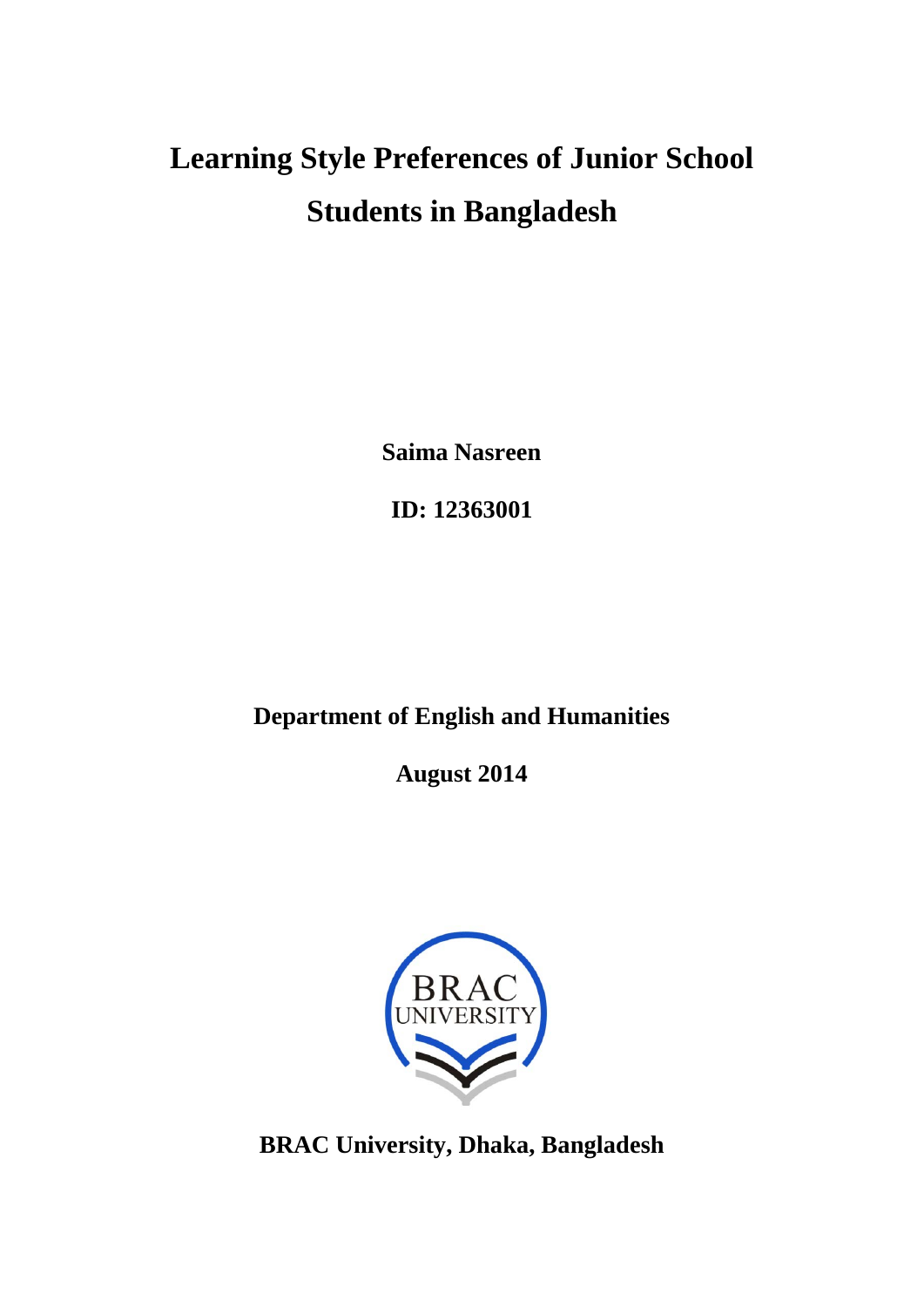# **Learning Style Preferences of Junior School Students in Bangladesh**

**A Thesis Submitted to**

**the Department of English and Humanities of**

**BRAC University**

**Submitted by Saima Nasreen**

**ID: 12363001**

**In partial fulfillment of the requirements for the degree of Master of Arts in Applied Linguistics and ELT**

**August 2014**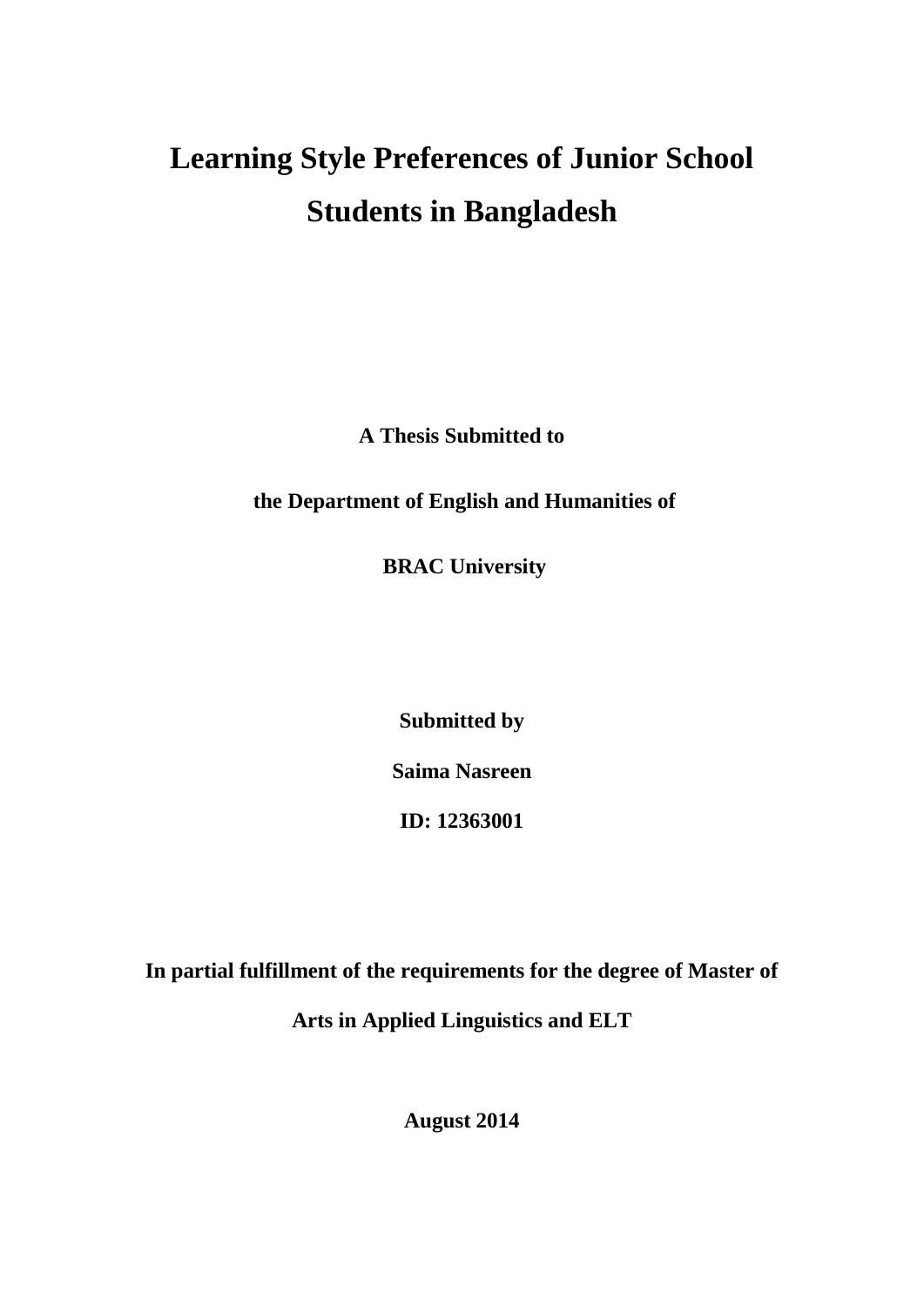### **ABSTRACT**

The reason of this study was to identify the learning style preferences of English medium junior school students in Bangladesh. A questionnaire was administered to 500 randomly selected students from the five topmost English medium schools of Bangladesh. These schools were Australian International School (AUSIS), The Aga Khan School, International School Dhaka (ISD), International Turkish Hope School (ITHS) and Scholastica. The questionnaire was taken from an unpublished dissertation and then modified by the researcher for using in this research. This dissertation comprises two published books, a published dissertation and 13 journal articles published in the last thirty years that give information about different learning styles and their detailed description. At first the researcher describes the definition of learning style, and different types of learning style models. Then she gives different views on The Learning Style Inventory and its criticism along with Learning Modalities and also on the importance of identifying students' learning style in Bangladesh. This research mainly focuses on indentifying the learning style preferences of junior school students in Bangladesh.

Key words: learning style, learning style models, the learning style inventory, learning modalities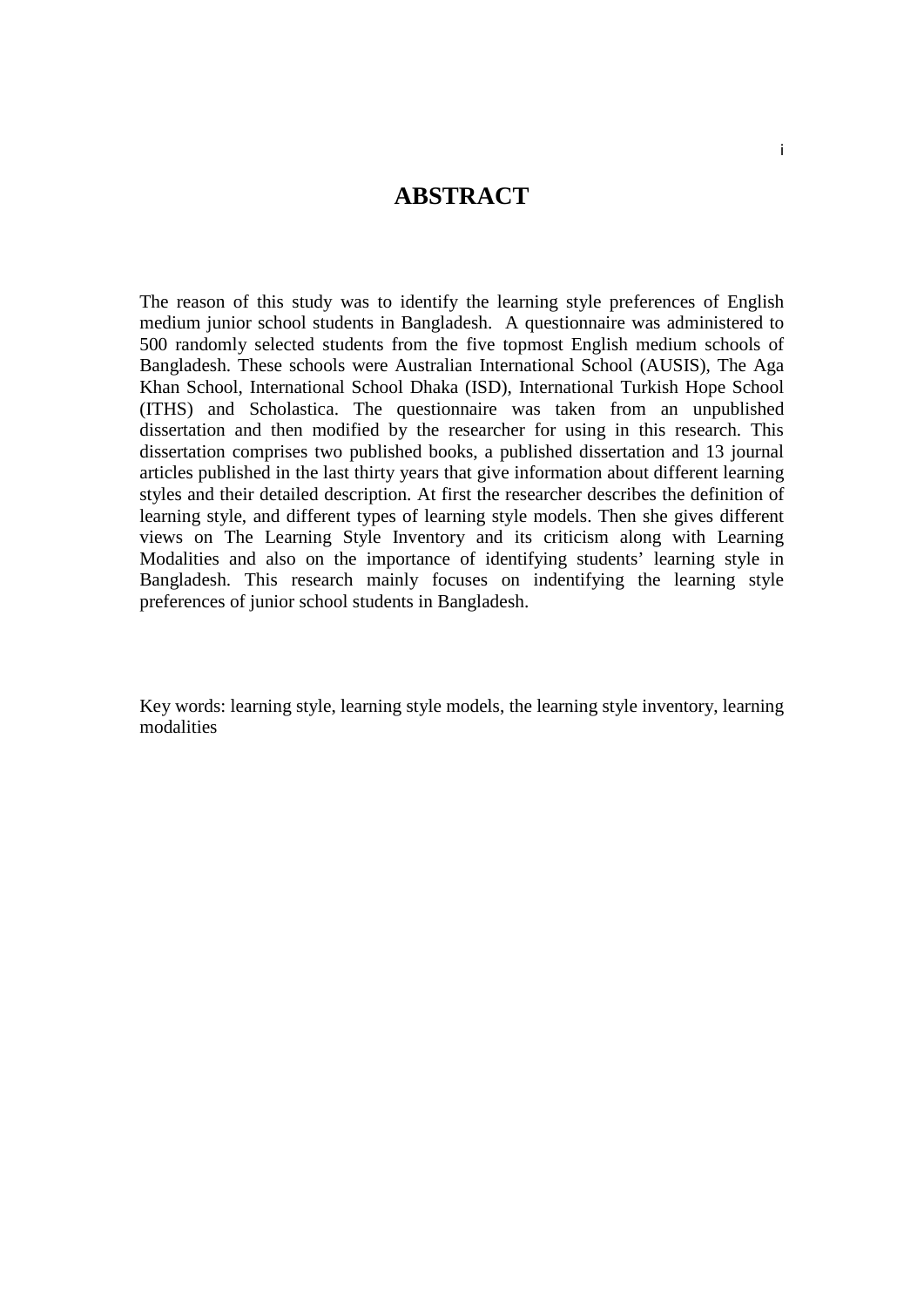# **DECLARATION**

I hereby declare that all information in this thesis has been obtained and presented in accordance with academic rules and ethical conduct. I also declare that, as required by these rules and conduct, I have fully cited and given reference all material and consequences that are not original to this work.

..............................

Saima Nasreen

ID: 12363001

BRAC University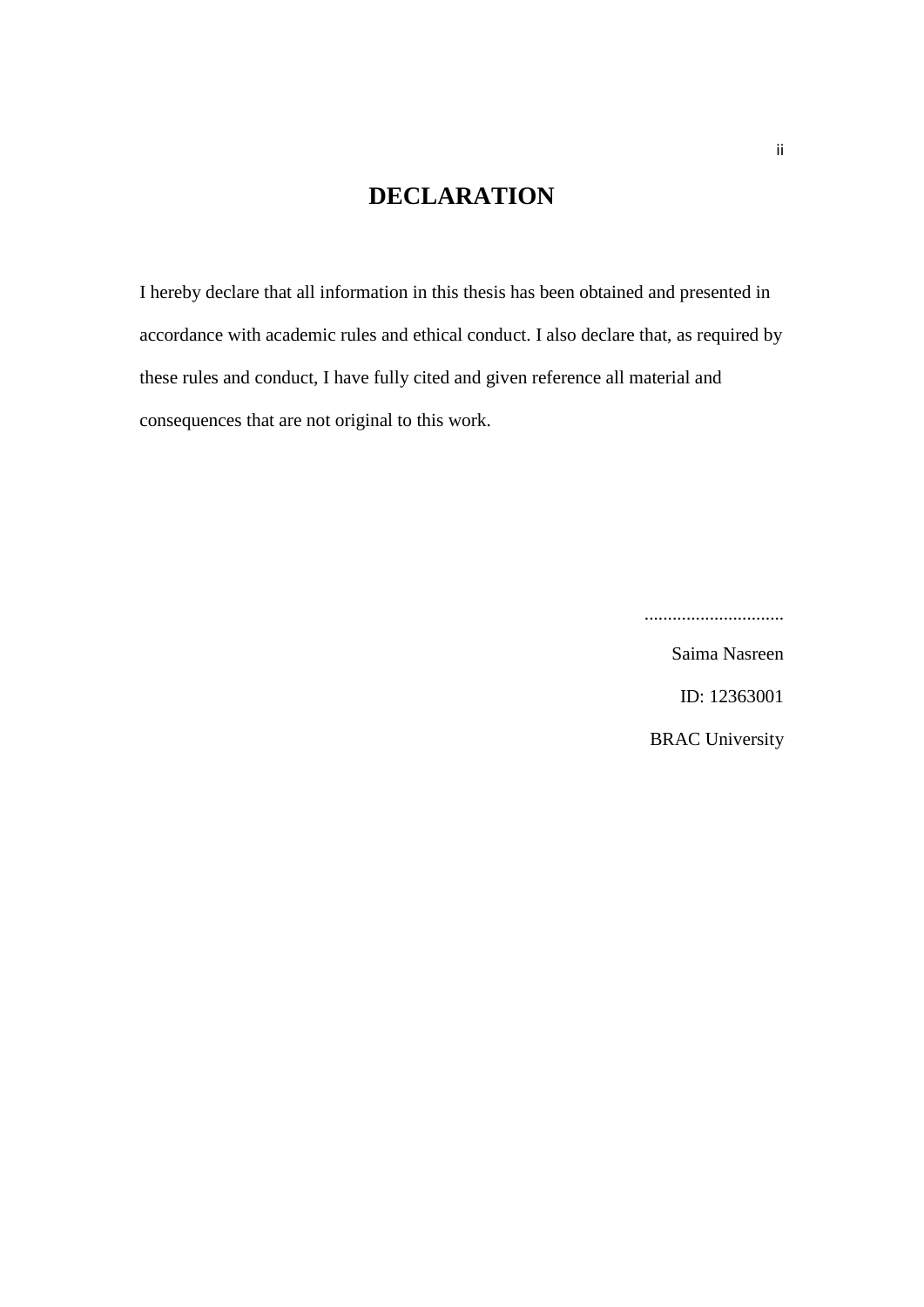# **DEDICATION**

To My Beloved Father (May Allah Rest Him in Peace)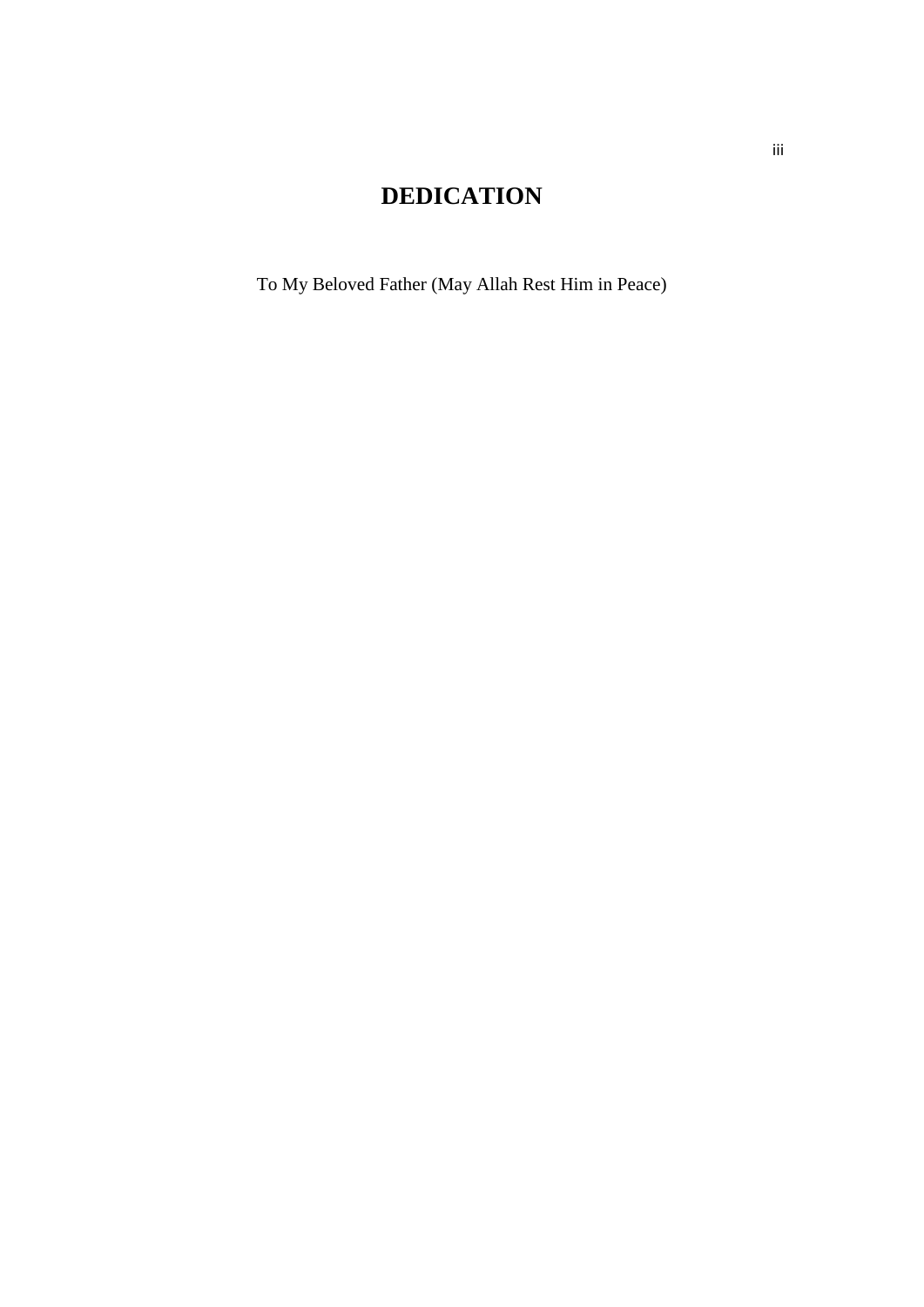## **ACKNOWLEDGEMENTS**

First of all, I express my gratefulness to Allah, whose mercy has enabled me to complete this dissertation. Then I would like to convey my deep gratitude to my thesis supervisor Mr. S. M. Mohibul Hasan for his constant patience, valuable input and precious suggestions. I would like to thank to my friend, S.M. Moinul Islam and Shatabdi Das Gupta for their support, encouragement, and understanding at all times. Last but not the least I would like to express my gratitude to my family who gave me love, support and encouragement throughout my life.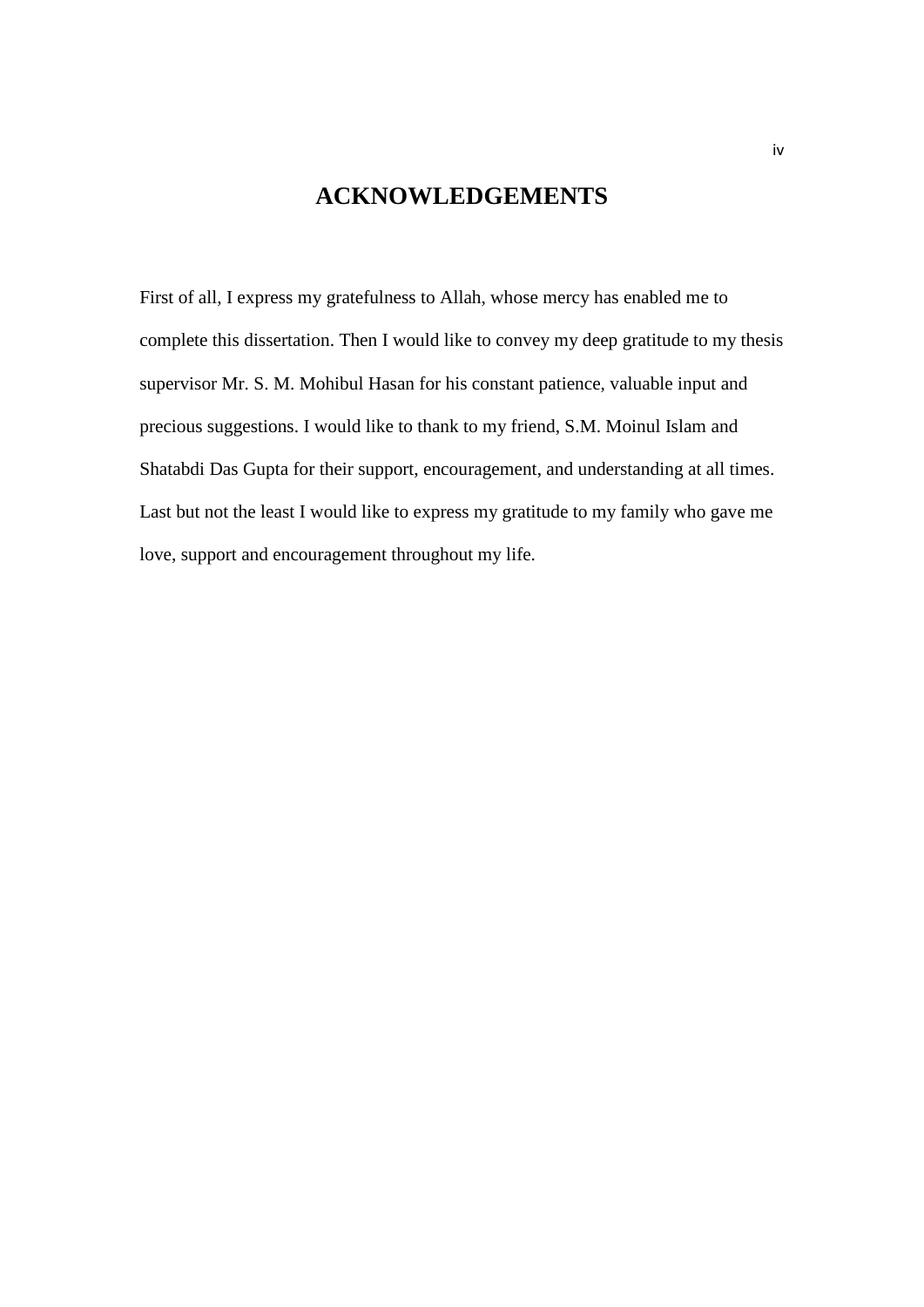# **TABLE OF CONTENTS**

| 2.5 Importance of Identifying Students Learning Style in Bangladesh  13 |
|-------------------------------------------------------------------------|
|                                                                         |
|                                                                         |
|                                                                         |
|                                                                         |
|                                                                         |
|                                                                         |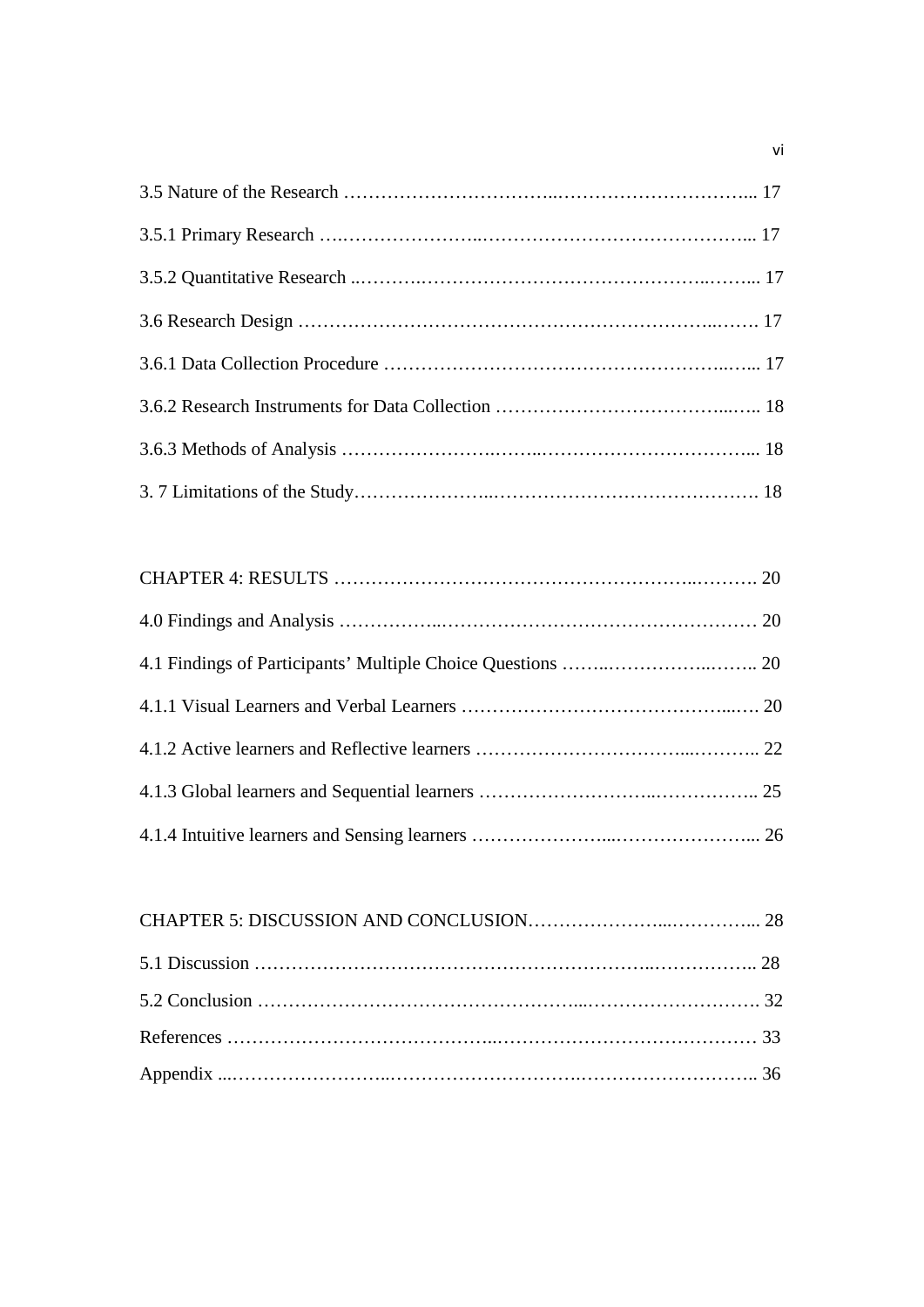# **LIST OF FIGURES**

#### FIGURE

|--|--|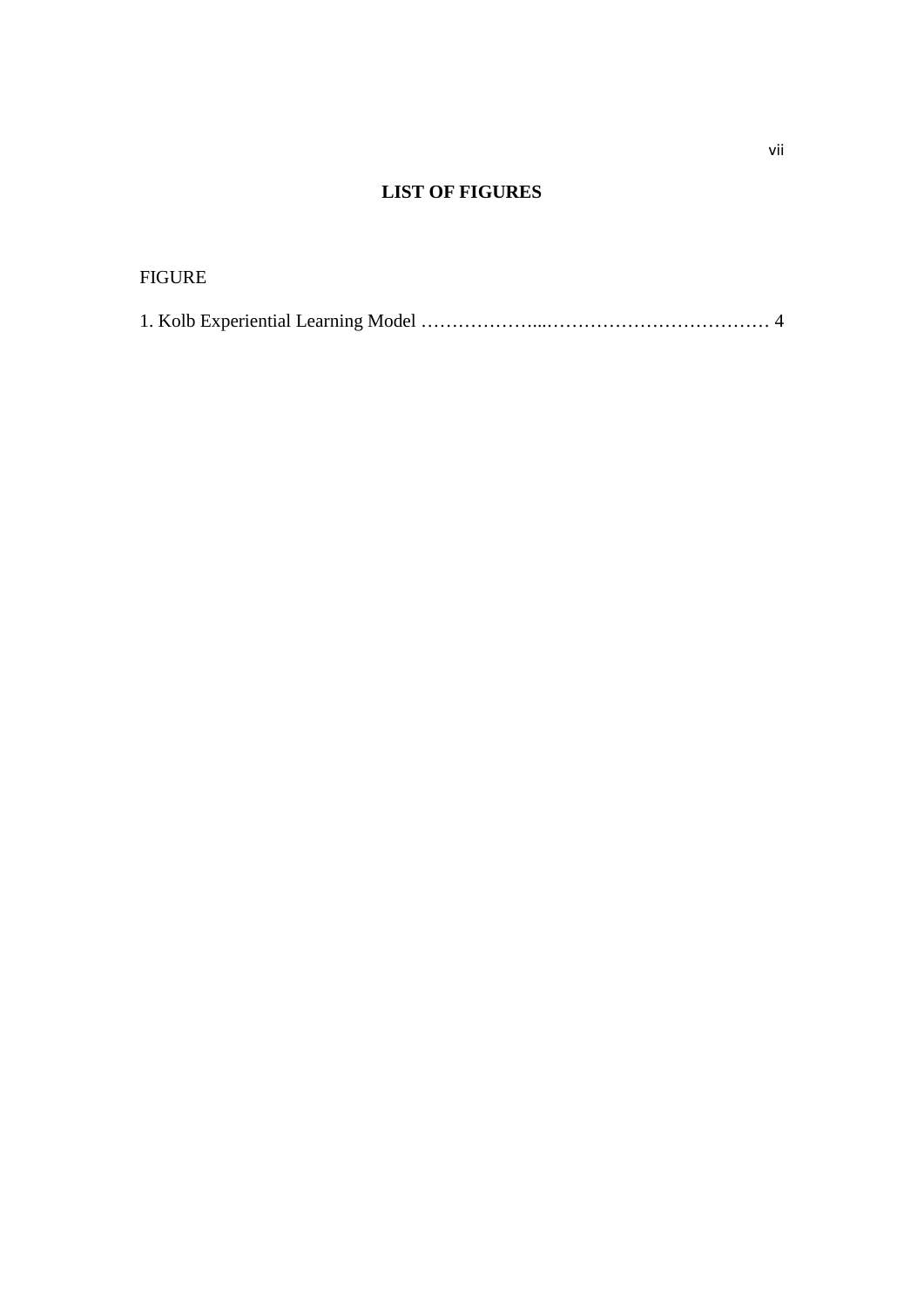# **Chapter 1**

#### **1.0 Introduction**

A person's learning style is the way of his/her processing, internalizing, and concentrating on new material. It is seen that people learn best when they are interested in what they are studying. Everyone has a separate learning style like a fingerprint. Researchers have investigated to find out the correlations between individual preferences and other influences on learning. Their investigations established that there is a connection between learning style and birth order, cognitive expansion, maturation, field dependence or independence, temperament, self-concept, and global or analytic processing (Gremli, 1996, p.24). By interacting with the members of the society they can develop certain qualities of their personalities which finally help to make their learning style preferences. It is seen that the people who live within the same cultural patterns of a society get certain basic and common characters of that culture (Huda, 2013, p. 43). For the extensive variety of individual dissimilarities there is no single method for nurturing creativity. It is preferable to keep an eye on the needs of individual students (as cited in Smith & Renzulli, 1984, p.44). It is, therefore, necessary to identify the learning style preferences of the learners of Bangladesh that has her own idiosyncrasies regarding society, culture, history geography and language. In my research work, I want to find out the learning style preferences of English medium junior school students' in Bangladesh.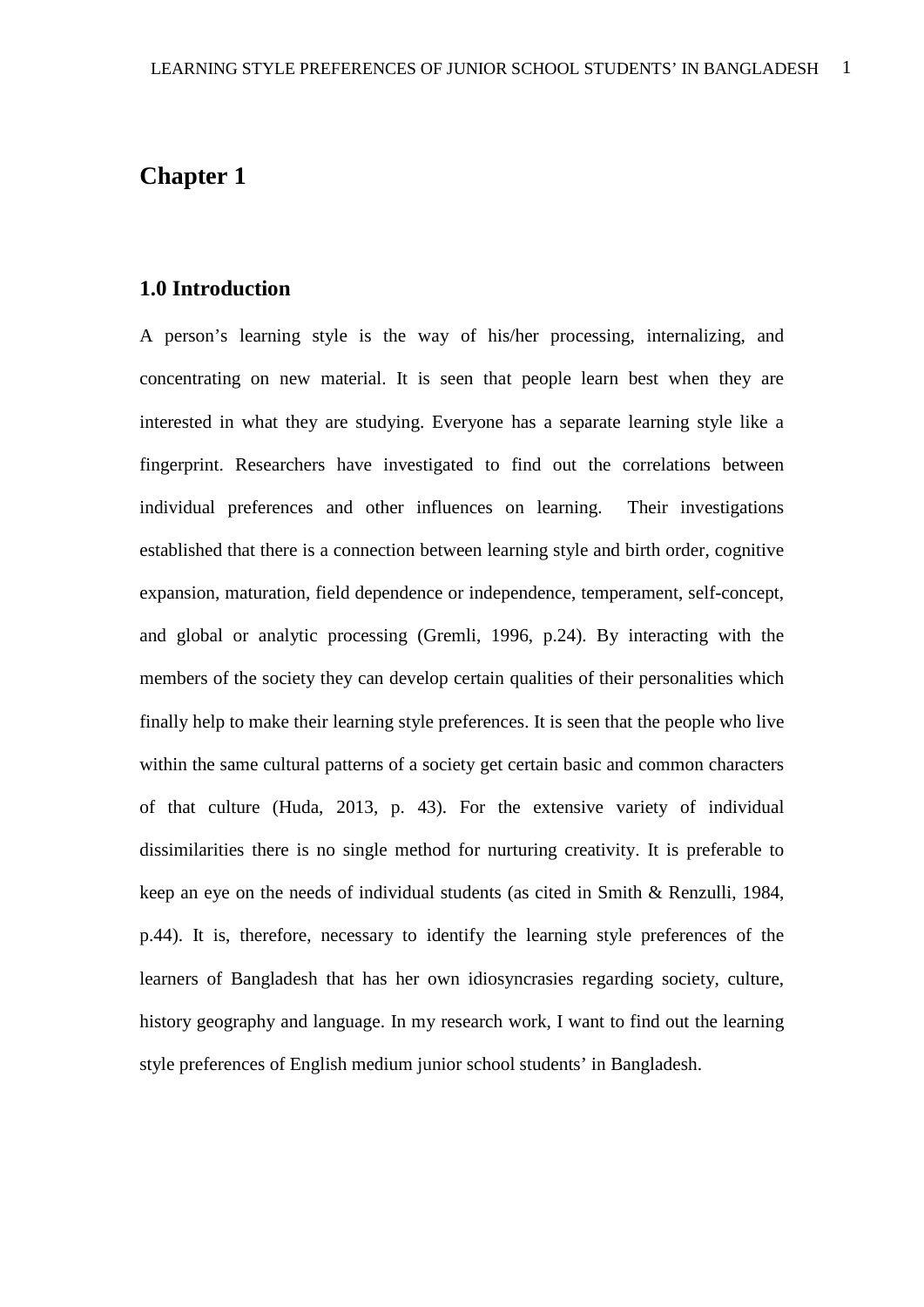# **Chapter 2**

#### **2.0 Literature Review**

#### **2.1 Definition of Learning Style**

Keefe (1987) defined learning style as: "Learning styles are characteristic cognitive, affective, and physiological traits that serve as relatively stable indicators of how learners perceive, interact with and respond to the learning environment." Lemlech (1984) asserted that "learning styles emanate from natural, inborn inclinations. The individual's learning style manifests itself through preferred senses and personality characteristics" (as cited in Stewart, 1990, p. 371). Expressing similar view Reid (1995) stated that people have different learning styles and they vary in their natural, habitual and preferred ways to absorb, process, and retain new information and skills. Dörnyei (2005) pointed out that learning styles are usually bipolar entities (for instance reflective versus impulsive, random versus sequential) that represent two extremes of a broad continuum (as cited in hatami, 2013, p. 488). Vester (2005) elucidated learning style is the way a person perceives, conceptualizes, organizes and recalls information. All these definitions point out that learning style is an extensive concept, which consists of a learner's cognitive, psychological and affective variables (as cited in Huda, 2013, p.43). The notion of learning style is examined as an element in the complex process to prepare students for professional practice (Kruzich, Friesen & Soest, 1986, p.22).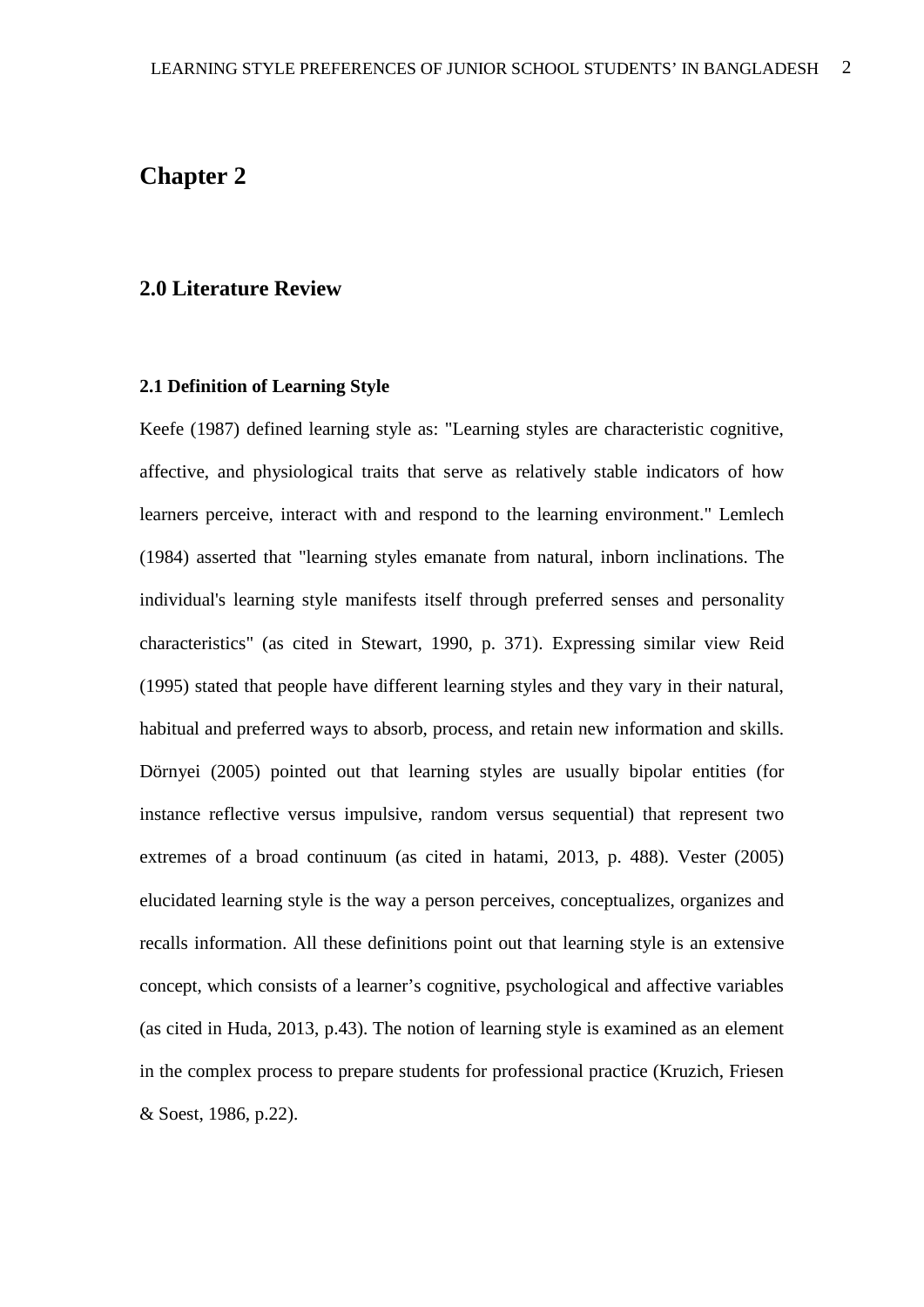Learning styles theory proponents think that it is possible to identify students' learning style. An educator can teach to that style of learning through the use of a learning styles inventory (LSI). Learning style theory has found out three views in its favor. First view is that when a student's learning style is identified and taught through it increases his/her learning. Secondly, a student may easily adopt and remember lesson if his/her learning style is implemented. Finally, learning style theory seems to be instinctively correct and draws little discussion regarding its merits (Muse, 2001, p.5).

#### **2.2 Learning Styles Models**

Learning style is a part of the wider conception of personality. Learning style falls into the categories of dispositional qualities and characteristic versions where there are dissimilarities across individuals but there are groupings of individuals who have similar learning style characteristics. There are six well-known and widely available learning style instruments offered by Kolb, Gregorc, Felder–Silverman, Fleming, and Dunn and Dunn as well as the Entwistle and Tait Revised Approaches to Studying model (Hawk & Shah, 2007, p.2).

#### **2.2.1 Kolb Experiential Learning Theory**

The model of Kolb's Experiential Learning Theory (1984) defines learning as "the process where knowledge is created through the transformation of experience" (p. 26). Learning is a holistic continuous set of procedure which has a lesser emphasis on outcomes. He has also declared that learning style is the "generalized differences in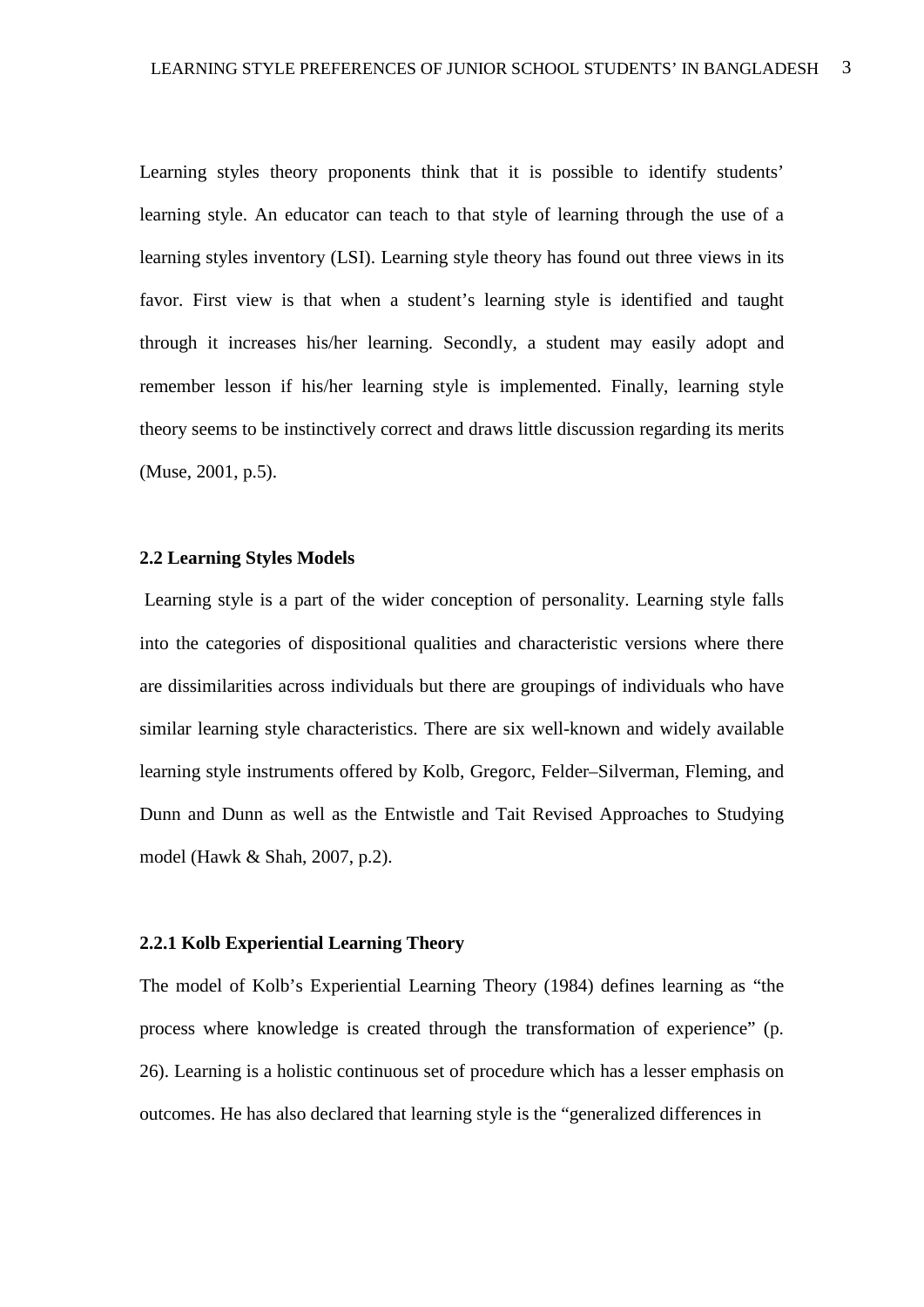learning orientation based on the degree to which people emphasize the four modes of the learning process" (p. 76). The model gives importance to a four-process learning cycle that usually begins with Concrete Experience (CE), moving to Reflective Observation (RO), then to Abstract Conceptualization (AC), and finally to Active Experimentation (AE). That is not all, the most effective and absolute learning occurs when learning activities grasp all the four modes. On the other hand, learning can start at any one of the other modes in the cycle because it totally depends on individual's preference. Kolb depicts CE and AC as bipolar on a continuum and orthogonal to a second bipolar continuum of RO and AE. In addition, individual learning styles is the result from a combination of two adjacent mode preferences in the experiential learning cycle leading to four basic learning styles: Diverger (CE and RO), Assimilator (RO and AC), Converger (AC and AE), and Accommodator (AE and CE). Besides individuals may have preference for one of the four learning styles but they should gain knowledge of using the other modes (as cited in Hawk & Shah, 2007, p.3).



Figure 1: Kolb Experiential Learning Model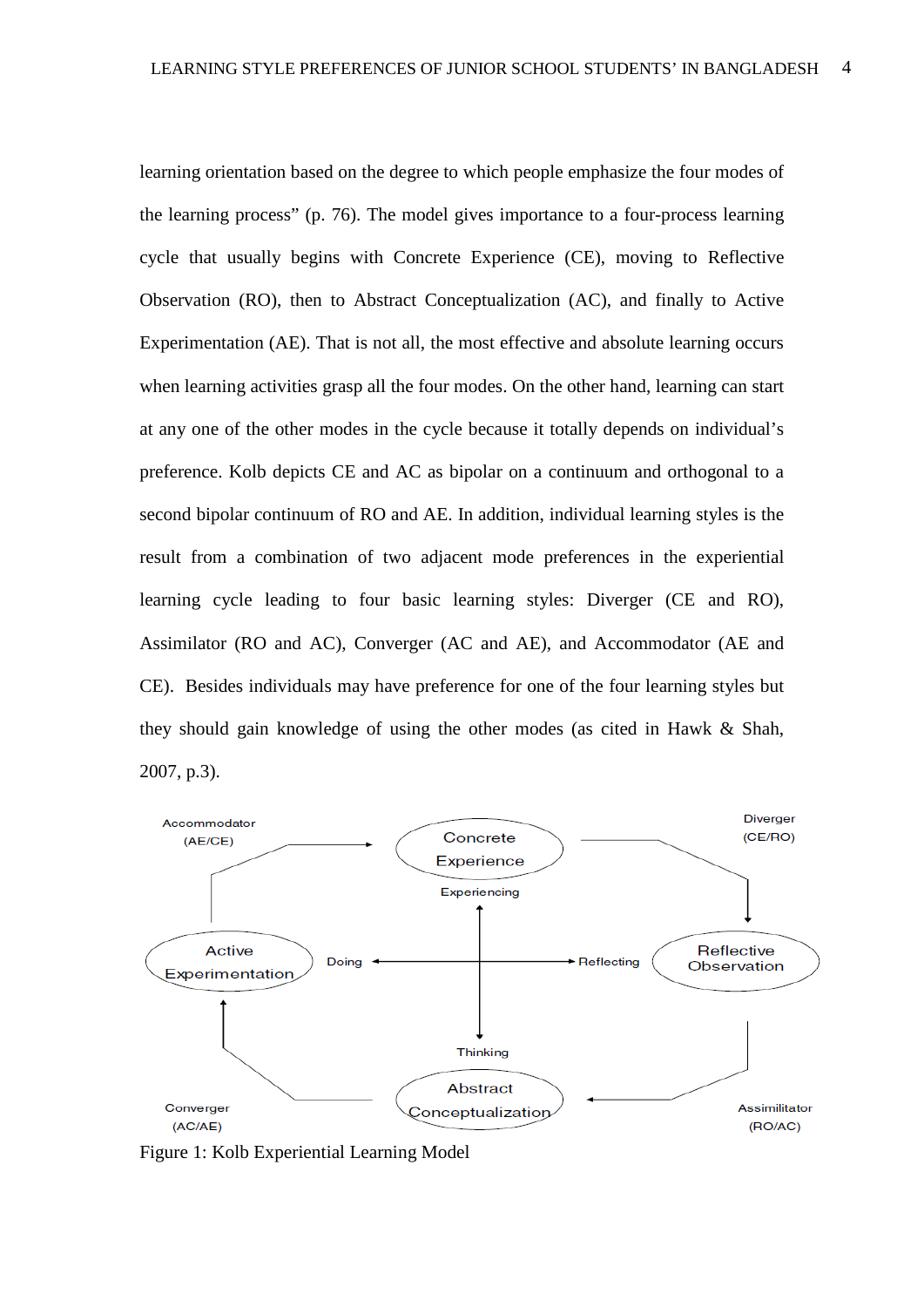Figure 1 which is adapted from Kolb (1984) presents the Kolb Experiential Learning Cycle **(**as cited in Hawk & Shah, 2007, p.4).

Kruzich, Friesen and Soest (1986) revealed that Kolb (1981) declared learning process is imagined as a four-stage cycle. These are concrete experience which is followed by observation and reflection then leading to formation of abstract concepts and generalizations that result in hypotheses to be practiced in future actions, which in turn cause new experiences (as cited in Kruzich, Friesen & Soest, 1986, p. 23).

They gave detailed description about these four quadrants.

These are:

**Converger (Abstract, Active):** People with this style do best where there is a single solution or correct answer to a problem. Their greatest strength is the practical application of ideas and they use hypothetical-deductive reasoning.

**Diverger (Concrete, Reflective):** People of this style are opposite learning potency from converger. They have the quality of looking at circumstances from many points of view and can organize many relationships into a meaningful whole. Imaginative ability is their greatest strength.

**Assimilator (Abstract, Reflective):** People from this combination do extremely well in inductive reasoning and in combining dissimilar observations into an integrated explanation. Their greatest strength is the capability of creating abstract, hypothetical models.

**Accommodator (Concrete, Active):** The people belong to this style are opposite from Assimilator. Their greatest strength is in actively implementing plans and undertaking new experiences. They consider as risk-takers than the people belong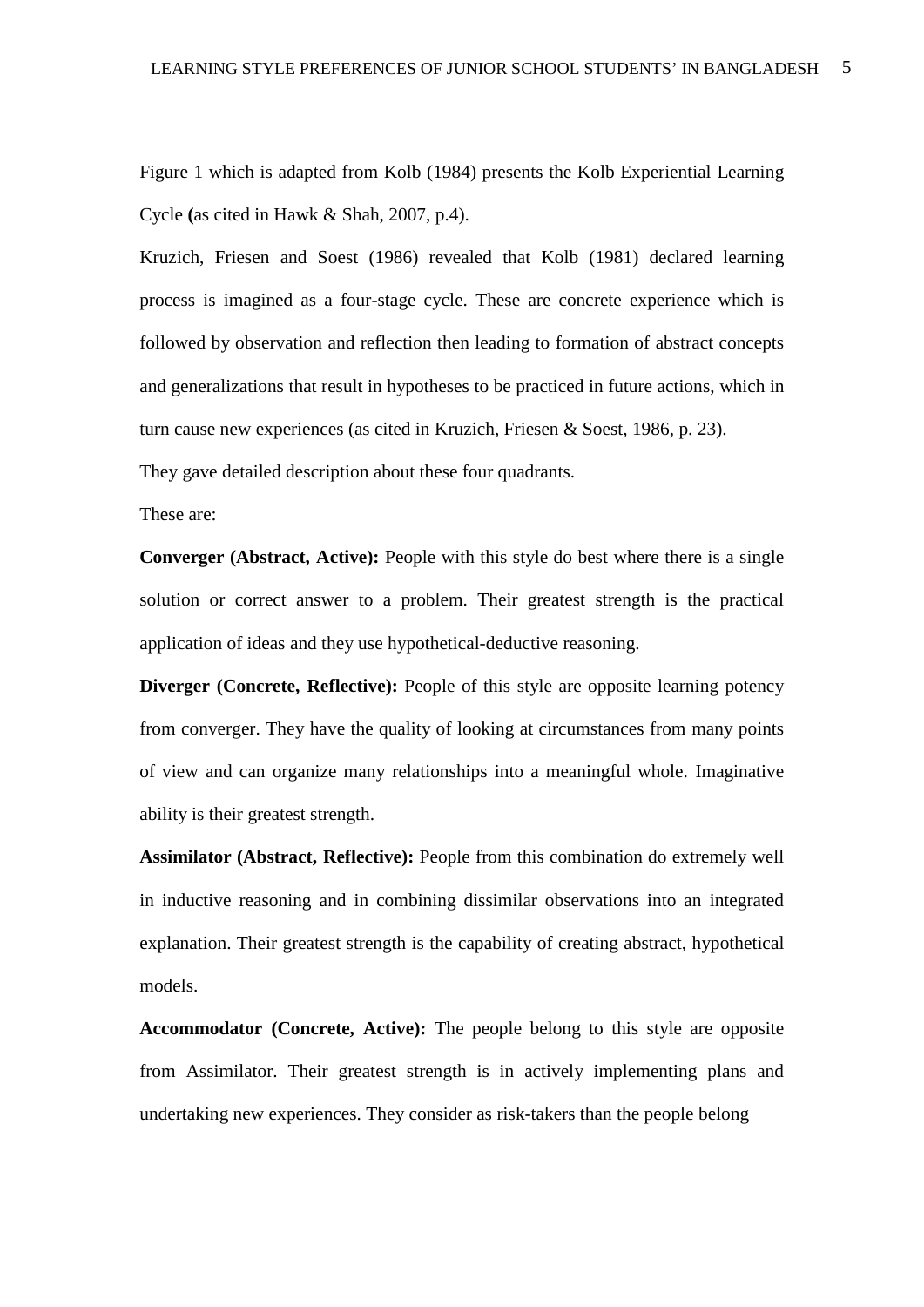from the other three quadrants. They are good in instant circumstances. They prefer on other people for information rather than on own analytical capability for intuitive, trial and-error problem solving (Kruzich, Friesen & Soest, 1986, p. 24).

However Raschick, Maypole and Day (1998) affirmed that Kolb (1984) and other researchers developed a theoretical framework and conducted research by employing four combinations of the above learning style dimensions. These learning style combinations or quadrants are important for conceptual descriptions and to combine data for statistical analyses (1998, p.33).

#### **2.2.1.1 The Learning Style Inventory and Its Criticism**

The Learning Style Inventory (LSI) is a self-assessment tool that yields four scores which symbolizes learners' comparative emphasis on every step of the learning cycle. Two combination scores show the point to which a learner highlights abstractness over concreteness and the extent to which a learner emphasizes action over reflection (Kruzich, Friesen & Soest, 1986, p. 23). Jenkins (1981), Mark & Menson (1982) and Posey (1984) pointed out that LSI has been utilized for various purposes. It has worked as an instrument to help them discover their own learning styles in a nonthreatening manner, to compare their strengths and weaknesses, to choose the field into which they want to go and to stimulate their conscious efforts to expand new learning potential (as cited in Kruzich, Friesen & Soest,1986, p.24). Though the Kolb LSI is the most extensively used assessment instrument to investigative learning styles, it has criticism also. Freedman and Stumpf (1980) noted that more experiential evidence is desirable to hold the instrument's construct validity and internal reliability.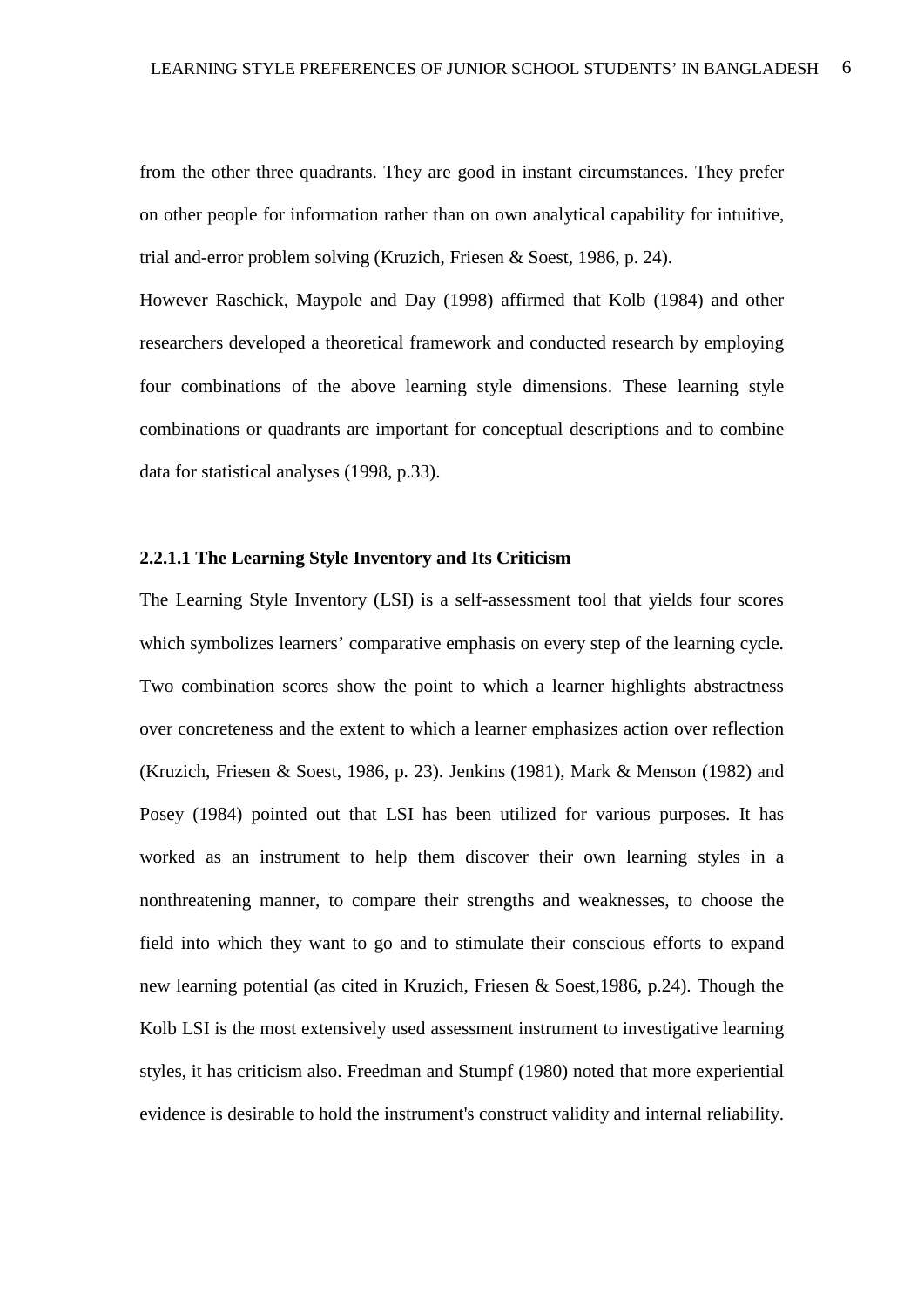Whereas Hunsaker (1980) and West (1982) mentioned that the main criticism of LSI is that it fails to guess educational performance and career choices (as cited in Kruzich, Friesen & Soest, 1986, p.25).

#### **2.2.2 Gregorc Learning Style Model**

Gregorc's learning style model (1979) described that learning style gives hints about the mediation capabilities of individuals, how they learn and how their minds communicate to the world. As a result from individuals characteristic and observable behaviors facilitate to identify their learning styles (as cited in Hawk & Shah, 2007, p.5). Gregorc also asserts that learners have their own natural tendencies to learn. He has added that when the learners try to learn something from their surroundings, these four bipolar continuous mind qualities work as mediators. These four bipolar continuous mind qualities of the learners' are abstract and concrete perception, sequential and random ordering, deductive and inductive processing, and separable and associative relationships.

The Gregorc Style Delineator (GSD) gives metrics on the first two qualities, perception and ordering. These two qualities give a learner a score from 10 to 40 with a maximum of 100 points in each of four learning styles of Concrete-Sequential (CS), Abstract-Sequential (AS), Abstract-Random (AR), and Concrete-Random (CR). Gregorc depicts 'Concrete and Abstract' as orthogonal to 'Sequential and Random'. Even though the scores point out the learners' innate characters for one, two, three, or all of the styles, they can develop their use of the mind qualities that do not score high (Hawk & Shah, 2007, p.5).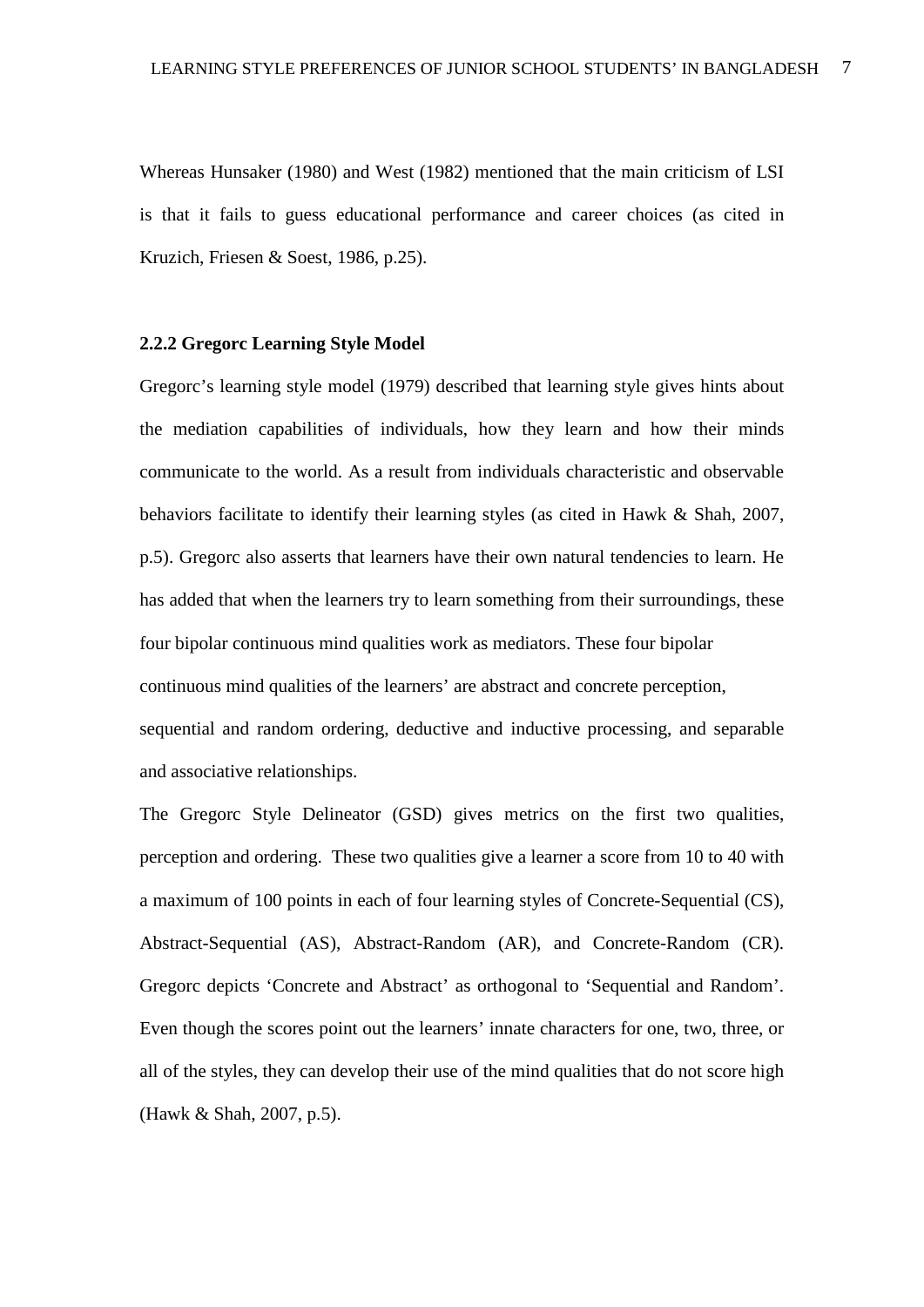Butler (1986) presents a broad discussion of classroom approaches that accommodate the learning styles exposed through the GSD. The CS learners communicate best to the real world with hands-on experience. They prefer a structured, step-by step learning process by using all of the senses, and want explicit and clear instructions. However the AS learners fit best to the concrete world of ideas in a sequential and structured manner. They use their mind to explore, like well-researched documentation. These types of learners are very analytical and evaluative. The AR learner relates best to the world of emotions and the spirit. They have a preference on a nonlinear order that is melodious. In addition, they want personal experiences and supportive relationships, and like to work for good communication. On the other hand the CR learners also adjust well to the concrete world, and prefer a nonlinear order. They try to find the big picture, employ experience to explore, and is instinctive, creative, and a risk taker (as cited in Hawk & Shah, 2007, p.6).

#### **2.2.3 Felder–Silverman Learning/Teaching Style Model**

Felder–Silverman Learning/Teaching Style Model (1988) claims that learners have their own preference along five bipolar continua: the Active- Reflective, the Sensing-Intuitive, the Verbal-Visual, the Sequential-Global, and the Intuitive-Deductive (as cited in Hawk & Shah, 2007, P.8). Active learners do better in group works. On the other hand reflective learners like to do things alone because they need time to think about their task before doing it. Sensing learners work well with details with facts, data and experimentation and intuiting learners have a preference on ideas and theories when they grab new ideas and innovation. Verbal learners prefer hearing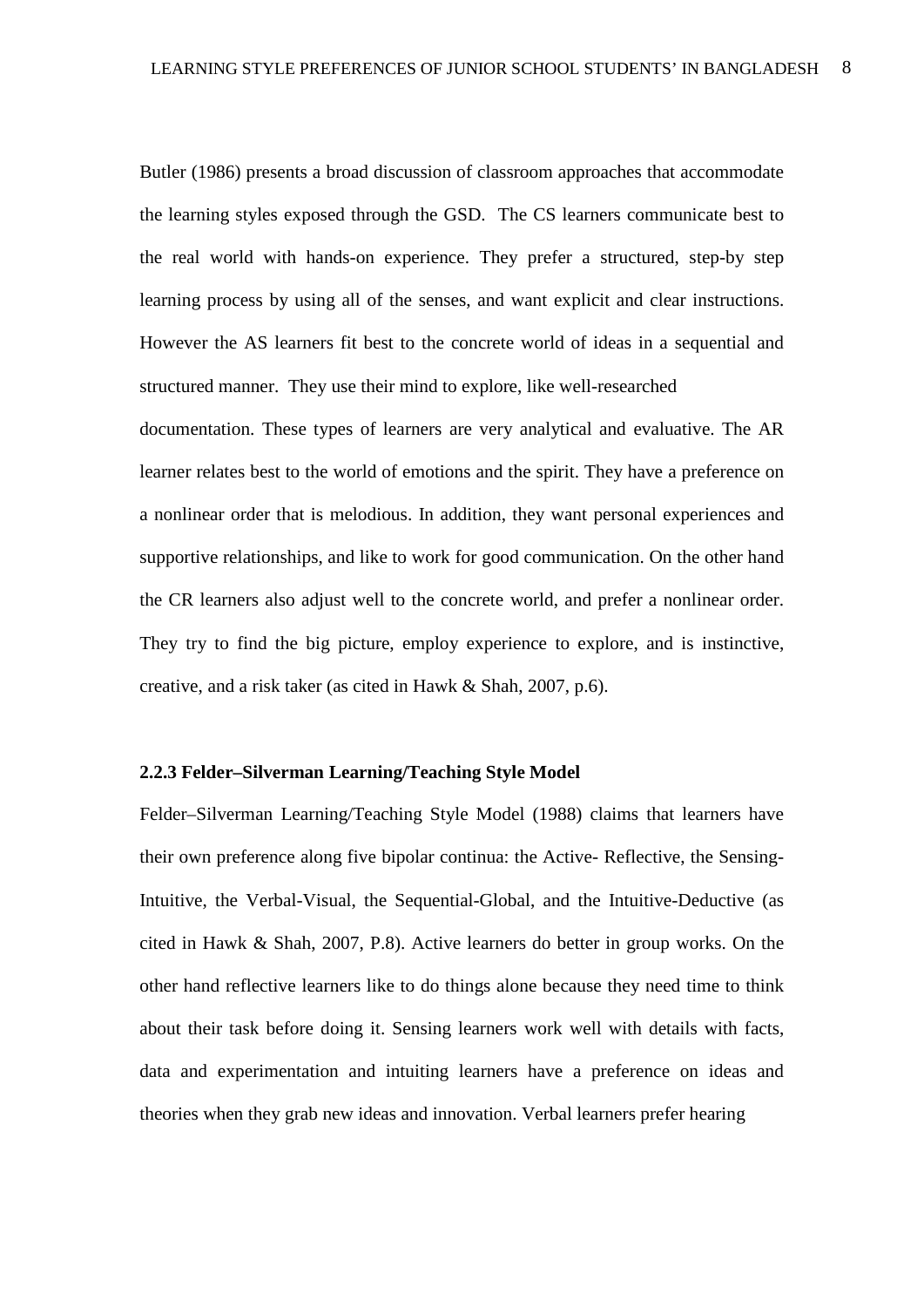their information and like to involve in discussion where as visual learners like words, pictures, symbols, flow charts, diagrams, and reading books. Sequential learners are better in linear reasoning, step-by-step procedures, and material that come to them in a stable resource. On the other hand global learners are strong integrators and synthesizers, making instinctive discoveries and connections of seeing the overall system or pattern (Hawk & Shah, 2007, p.9).

#### **2.2.4 The VERK Model**

The abbreviation VARK stands for Visual (V), Aural (A), Read/Write (R), and Kinesthetic (K). Fleming (2001) describes learning style as "an individual's characteristics and preferred ways of gathering, organizing, and thinking about information. VARK is in the category of instructional preference because it deals with perceptual modes. It is focused on the different ways that we take in and give out information" (as cited in Hawk & Shah, 2007, p.6). The VARK Inventory offers metrics in each of the four perceptual modes, with individuals having preferences for anywhere from one to all four modes. Individual students have comparative likings along each of the four perceptual modes but they can be trained to function in the other modes (Hawk & Shah, 2007, p.6-7).

There are also dissimilarities in learning approaches for the four VARK Learning Styles. When Visual learners have a preference on maps, charts, graphs, diagrams, brochures, flow charts, highlighters, different colors, pictures, word pictures, and different spatial arrangements then aural learners like to explicate fresh ideas to others, discuss topics with other students and their teachers, exploit a tape recorder,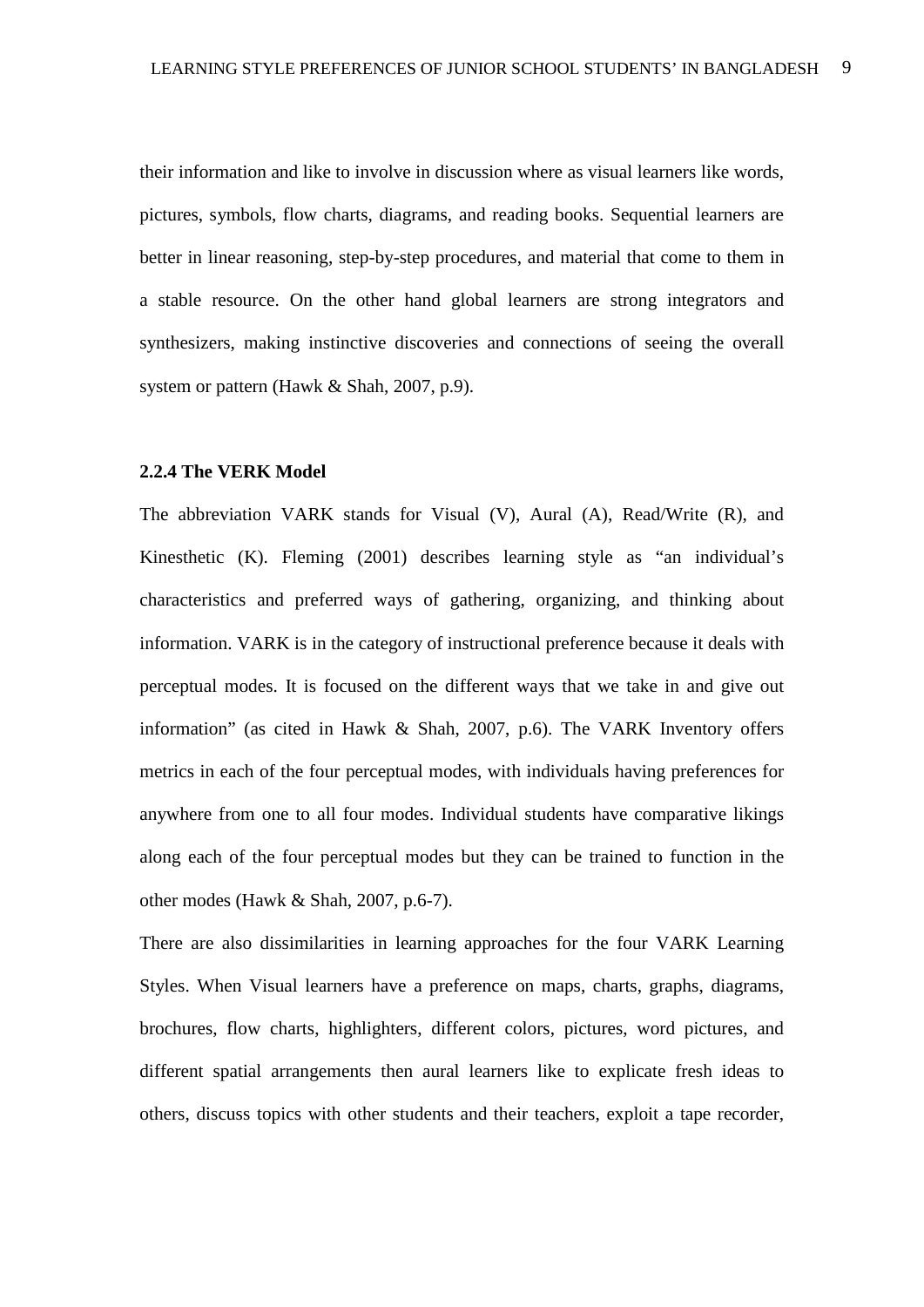attend lectures and discussion groups, and employ stories and jokes. Read/write learners favor lists, essays, reports, textbooks, definitions, printed aids, readings, manuals, web pages, and taking notes. On the other hand kinesthetic learners fond of field trips, trial and error, doing things to comprehend them, laboratories, recipes and solutions to problems, hands-on approaches, using their senses, and collections of samples (Hawk & Shah, 2007, p.7).

Fleming (2001) presents extensive suggestions for classroom approaches to match teaching styles and learning styles. He talks about the validity of the instrument, presenting research that supports the use of the instrument in recognizing learning preferences of students. Apart from his reports, there is no other research on validity or reliability. That is not all, he also presents the results of research that show students performance in courses when faculty match learning activities with students' learning styles as determined by the VARK instrument ( as cited in Hawk & Shah, 2007, p.7-8).

#### **2.2.5 Dunn and Dunn Learning Style Model**

Dunn (1990) describes learning style as "the way in which individuals begin to concentrate on, process, internalize, and retain new and difficult information (p. 353)." Dunn and Dunn (1990) recommend that there are five learning style stimuli and a number of elements within each stimulus. The five stimuli and their particular elements are environmental (sound, light, temperature, and room design), emotional (enthusiasm, persistence, responsibility, and structure), sociological (learning alone, in a pair, with peers, with a teacher, and mixed), physiological (perceptual, intake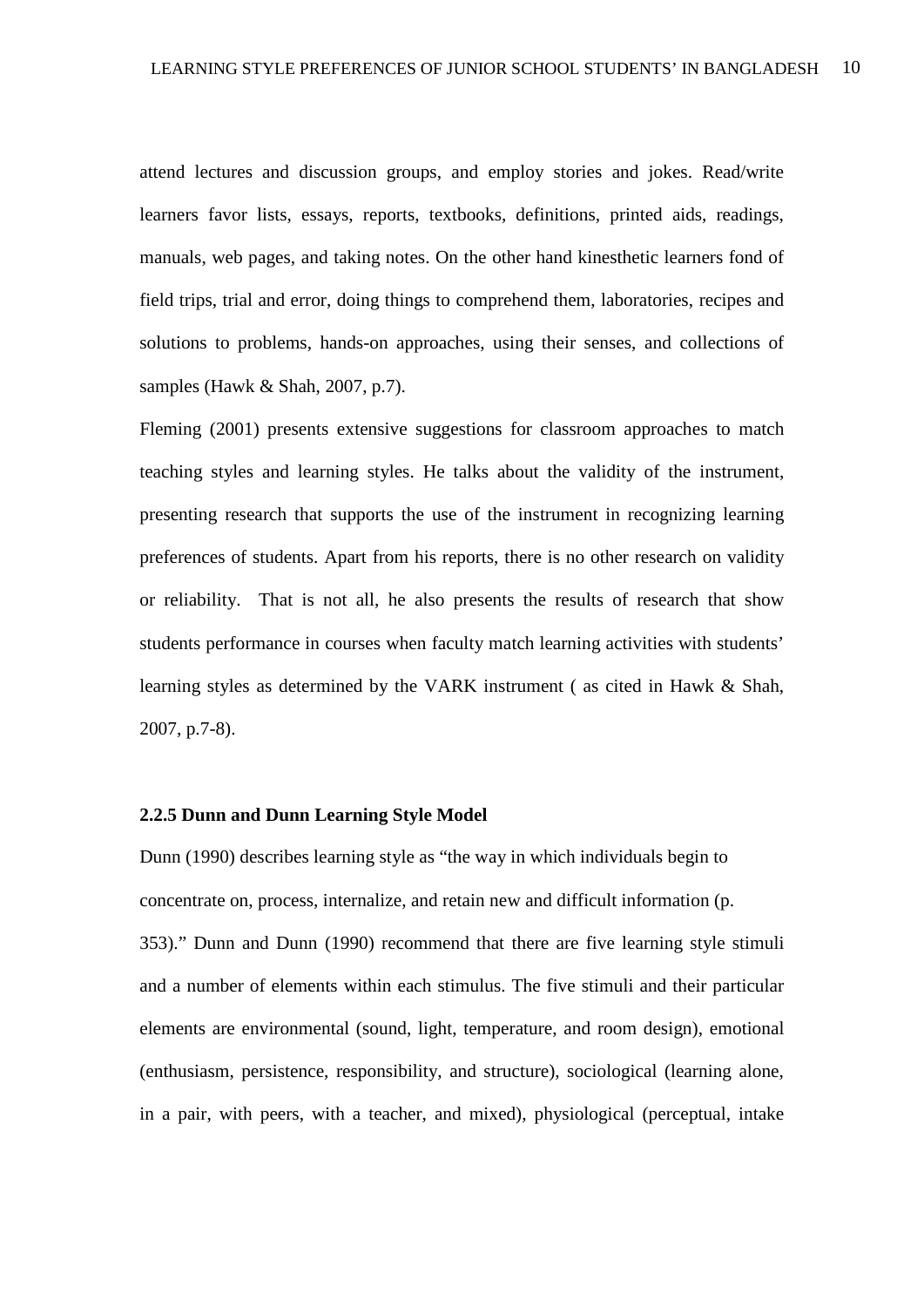while learning, chronological energy pattern, and mobility needs), and psychological processing (global or analytic, hemisphericity, and impulsive or reflective ) (as cited in Hawk & Shah, 2007, p.9-10).

#### **2.2.6 The Revised Approaches to Studying Inventory**

Duff (2004) has pointed out that The Revised Approaches to Studying Inventory model describes learning style as "the composite of characteristic cognitive, affective, and psychological factors that serves as an indicator of how an individual interacts with and responds to the learning environment" (as cited in Hawk & Shah, 2007, p.10) ). Deep, surface and strategic, these are the three approaches that measured by this model for individuals. For doing better in performance students select according to their preferred approaches. Mostly they choose one of the approaches that usually vary from one another (Hawk & Shah, 2007, p.10). Duff (2004) also pointed out students who prefer deep approach to study try to find the meaning in what they are learning and enjoy the learning activity. They create links to the previous learning. They are well in employing logic, reasoning and in evidence. They have the capability to examine critically on what they have learned and are learning. On the other hand students who choose surface approach to study use mainly memorization to learn. They find it difficult to employ logic, reasoning and evidence. They can make fewer connections to previous learning. That is not all they face difficulty studying. Finally students with a preference for a strategic approach to studying like to organize their studying routines, cope their time, and try to become skilled at what is expected to accomplish the highest grade possible (as cited in Hawk & Shah, 2007, p.11)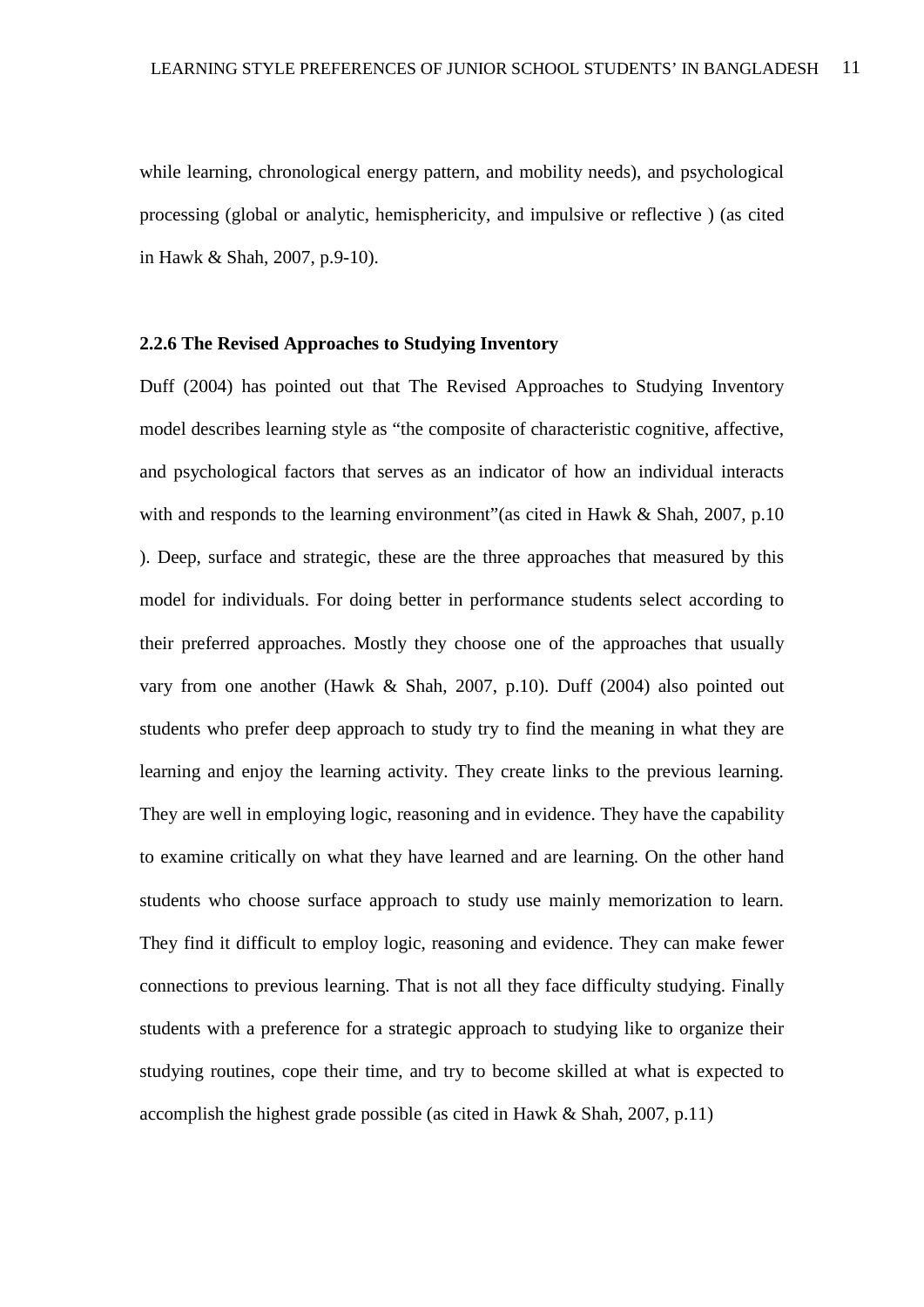#### **2.3 Learning Modalities**

Levin et al. (1974) pointed out that teachers have always known that their students have different strengths. Students have different learning or cognitive styles. Some of them are better visual learners than aural learners. They acquire knowledge better when they are able to read new material rather than simply listen to it. Many learners can learn equally well either way. Still it has been estimated that for up to 25% of the population, the mode of teaching does make a difference in their success as learners (as cited in Freeman, 2000, 169). After researching with U.S. school children Reinert (1976) and Dunn (1983, 1984) have demonstrated that learners have four basic perceptual learning channels or modalities. These are given below:

- Visual learning: reading, studying charts
- Auditory learning: listening to lectures, audiotapes
- Kinesthetic learning: experiential learning, that is, total physical involvement with a learning situation
- Tactile learning: "hands-on" learning, such as building models or doing laboratory experiments.

Dunn and Dunn (1979) found that only 20-30% of school age children are auditory learners, 40% are visual and the remaining 30-40% are tactile/kinesthetic, visual/tactile, or some other combination. Price, Dunn, and Sanders (1980) established that very young kids are the most tactile/kinesthetic learners then there is a gradual development of visual potency through the elementary grades and in fifth or sixth grade most children learn and preserve information through the auditory sense (as cited in Reid, 1987, p. 89-90).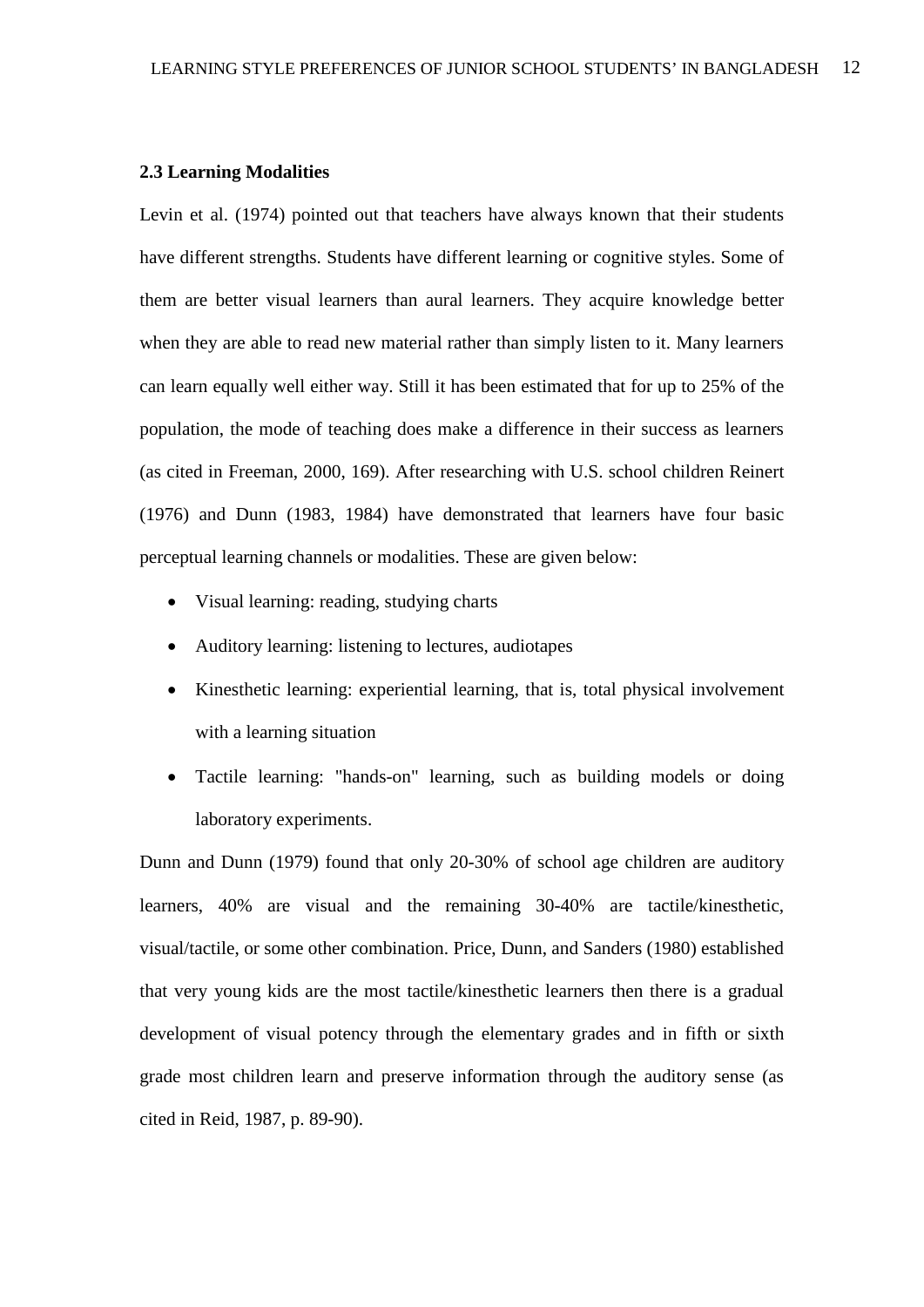#### **2.4 Learning Style Identification Instruments**

Different instruments have been developed to identify learning styles. For instance, Dunn, Dunn, and Price (1979) mentioned that the learning style inventory identifies students' learning preferences in the context of classroom atmosphere, emotional characteristics, physical needs, and sociological preferences. On the other hand, Renzulli and Smith (1978) pointed out that the learning style inventory is a measurement of student preferences for instructional techniques. This instructional technique decides students' preferences related to teaching-learning methods such as discussion, projects, and imitation. Whereas, Keefe and Monk (1986) asserted that The National Association of Secondary School Principals (NASSP) pointed out learning style profile identifies students' learning modalities in regard to cognitive styles, perceptual replies, and instructional preferences (as cited in Stewart, 1990, p. 371).

#### **2.5 Importance of Identifying Students Learning Style in Bangladesh**

Proper mode of classroom practices is not used in English language teaching (ELT) in Bangladesh. In the twentieth century Communicative Language Teaching (CLT) replaced the Grammar-Translation Method (GTM) in Bangladesh but unfortunately accurate empirical investigation into the suitability of the principles of CLT in the context of the country was not maintained. That is not all contextual realities or the preferred strategies or styles of learners are mostly lacking in the classroom practices which should be appropriately implemented. The teachers here are little aware of the ways their students wish to learn the language. The truth is that both the teachers and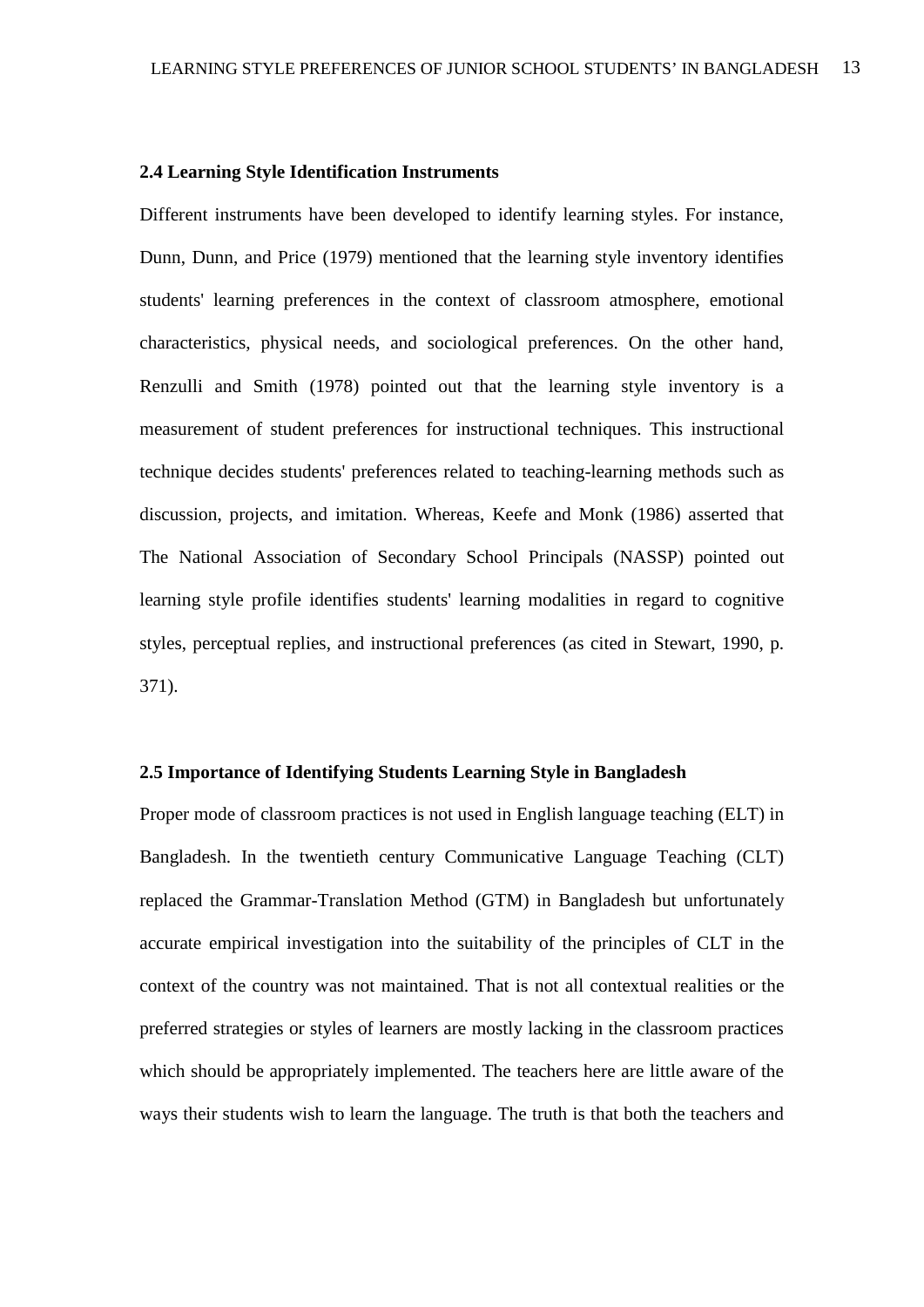the students have their own preferences in respect to English language teaching and learning styles as they have their own cultural profiles that they have derived from the culture of their society. Islam (2011) pointed out that teachers in Bangladesh must discover their students' preferred ways of learning English; with the help of it they can make their teaching effective and interesting to the students to the best possible level (as cited in Huda, 2013, p. 45).

## **Chapter 3**

### **3.0Research Method**

This chapter explains the methodology of the study to identify the learning style preferences of English medium junior school students' in Bangladesh. The research hypothesis will be mentioned in the background section. The other parts will describe the research objective, the importance of the study, participants, the nature of the research, the research instruments employed for data collection, the research design, procedures and the methods of analysis and limitations of the study. Multiple choice questionnaires were distributed to the students' of junior section of five topmost English medium schools of Bangladesh to find adequate information for the research. These schools are Australian International School (AUSIS), The Aga Khan School, International School Dhaka (ISD), International Turkish Hope School (ITHS) and Scholastica.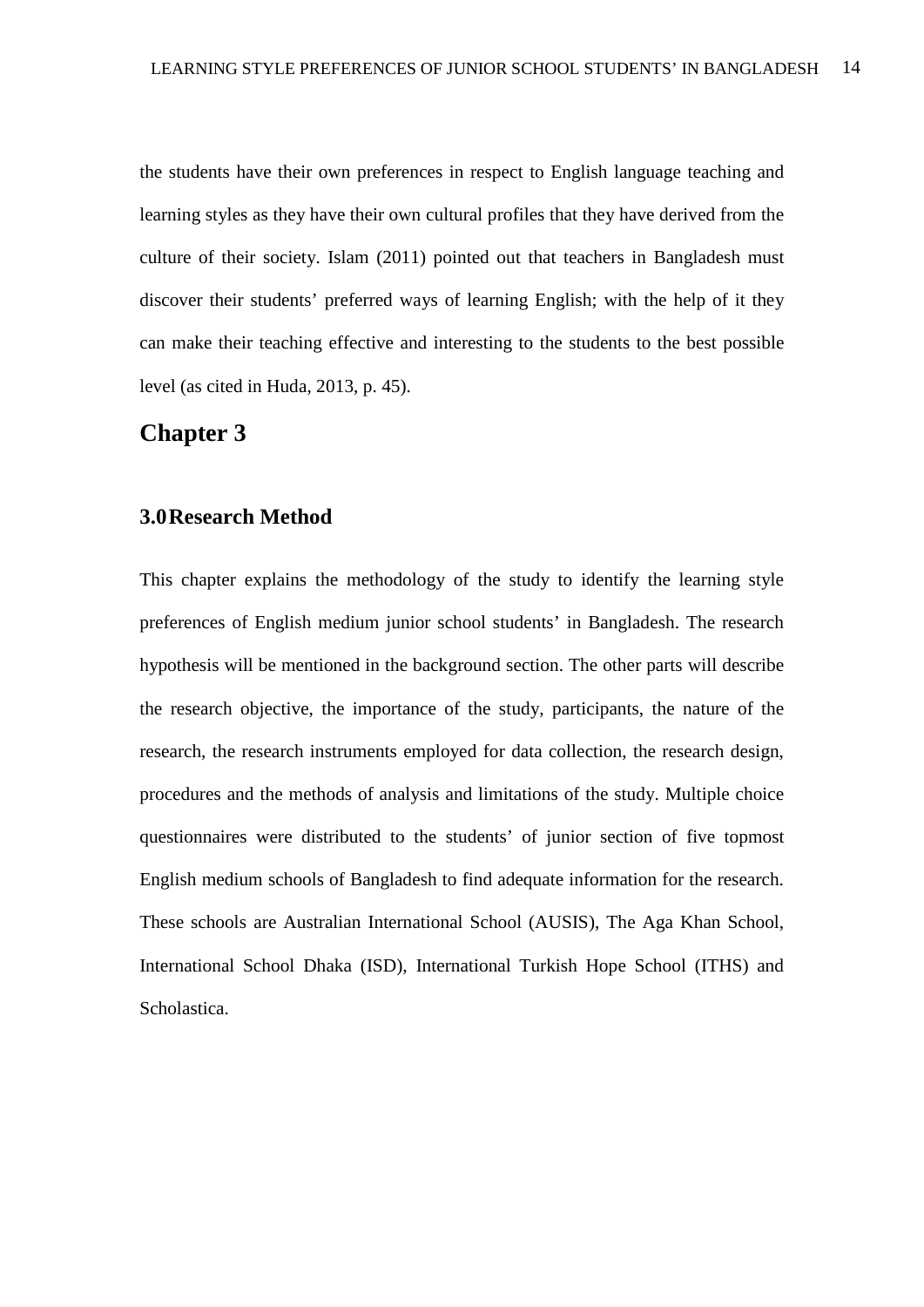#### **3.1 Background Information**

The greatest way to gather quantitative data about something from a sample of participants is using a questionnaire. It facilitates to extract the necessary information in a standardized way through a set of questions from a large number of respondents making it internally reliable and logical for analysis. Powell (1998) defined that "A questionnaire provides a tool for eliciting information which can tabulate and discuss. In many evaluations, a questionnaire serves as the major source of information (Powell, 1998, p.2). "

#### **3.2 Research Objective**

The objective of the research is to identify the preferred learning styles of the English medium students' of junior school in Bangladesh.

#### **3.3 Importance of the Study**

For the diversity of individual differences there is no single method for developing students' creativity. This study will give an idea about the importance of identifying students' learning style preferences of English medium junior schools in Bangladesh. It presents an insight of students' individual preferred learning styles.

#### **3.4 Participants**

The participants of this research were in total five hundred students from the five top ranking English medium schools in Bangladesh. The subjects were randomly chosen from-

• Australian International School (AUSIS)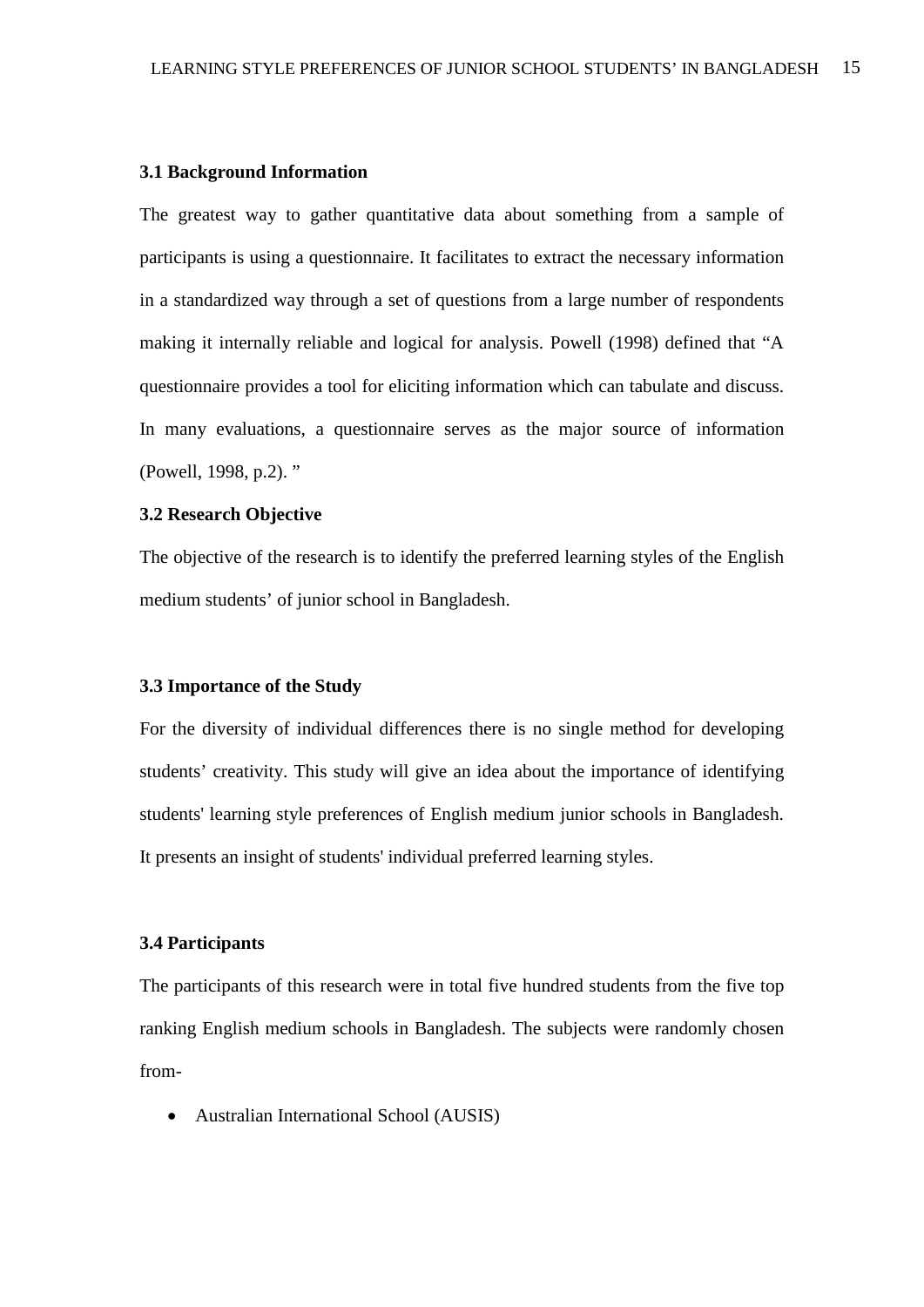- The Aga Khan School
- International School Dhaka (ISD)
- International Turkish Hope School (ITHS)
- **Scholastica**

Among the five hundred participants, two fifty of them were boys and the rest of them were girls. The age ranges of the participants are mostly 8-12 years.

#### **3.5 Nature of the Research**

#### **3.5.1 Primary Research**

The research is a primary research. Brown (1988) stated that Primary researches are those where the data is gathered from direct sources which means one's own databased investigation rather than from secondary sources in order to obtain original information (as cited in Dörnyei, 2007, p.16). Here the data has been collected from a group of junior school students of five topmost English medium schools. This is why the research is a primary research.

#### **3.5.2 Quantitative Research**

This study is a quantitative research. A research where numerical data is used and then analyzed primarily by statistical methods is known as quantitative research (Dörnyei, 2007, p.24). In this study, close ended questions have been used and the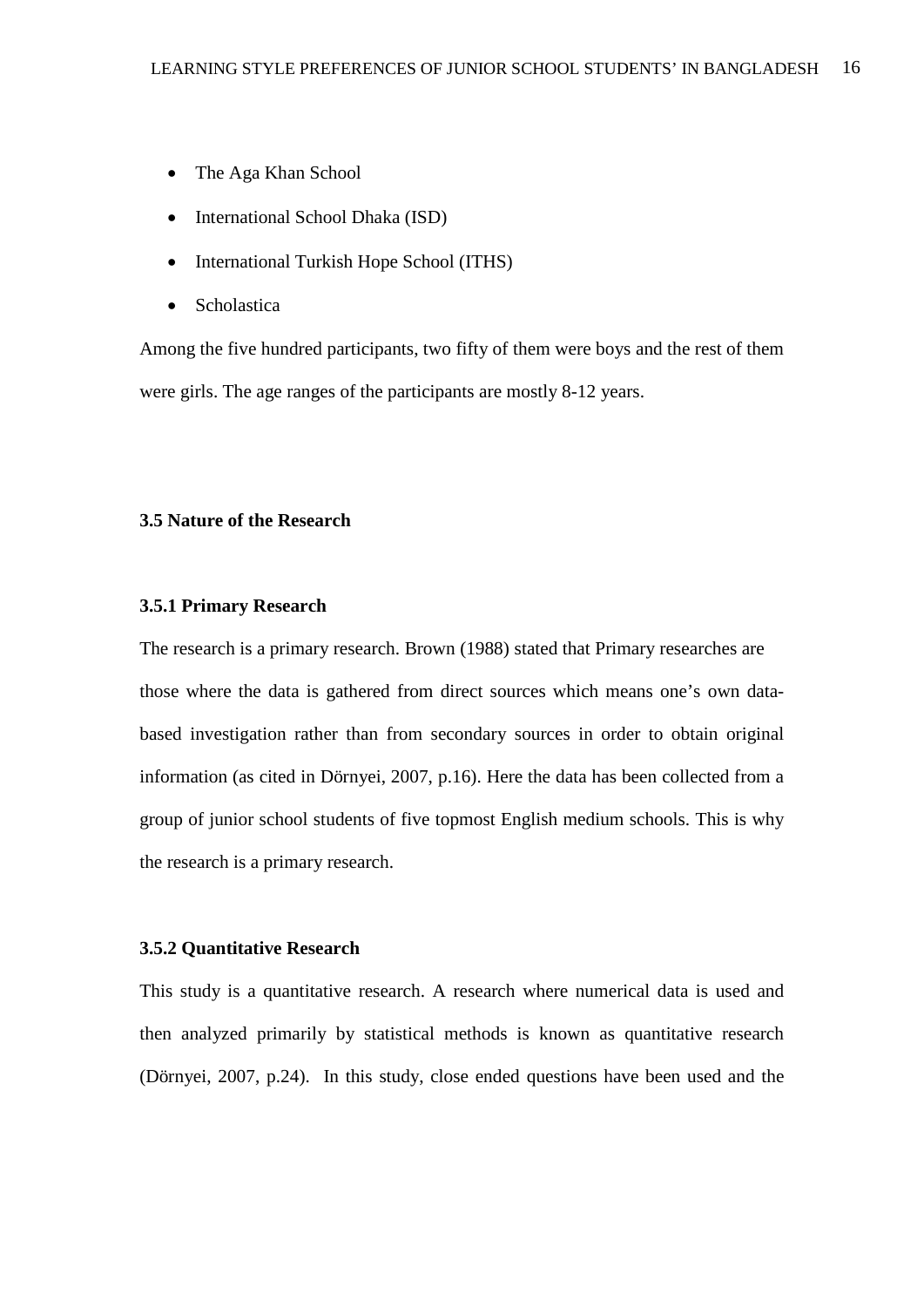analysis includes numerical measurement. This is the reason why the study is a quantitative research.

#### **3.6 Research Design**

#### **3.6.1 Data Collection Procedure**

The research was done in the five famous English medium schools of Bangladesh. At first, the researcher took permission from the authorities of those English medium schools. Then survey questionnaires were distributed among the randomly selected students of junior section of those schools and were asked to give a tick to the suitable option based on their belief and experience of the topic.

#### **3.6.2 Research Instruments for Data Collection**

In this research, at first, the researcher has selected a close ended structured questionnaire consists of 44 close ended questions (Günes, 2004) and then edited it into 15 close ended questions and finally used the modified questionnaire to collect the participants' opinion on their learning style preferences. Malhotra (2006) defines closed-ended questions as: "specify the set of responses as well as their format. They may offer multiple-choices, or a scale (Malhotra, 2006, p. 183).'' In a closed-ended question, respondents have a set of responses to select from and cannot give any other answer by their own.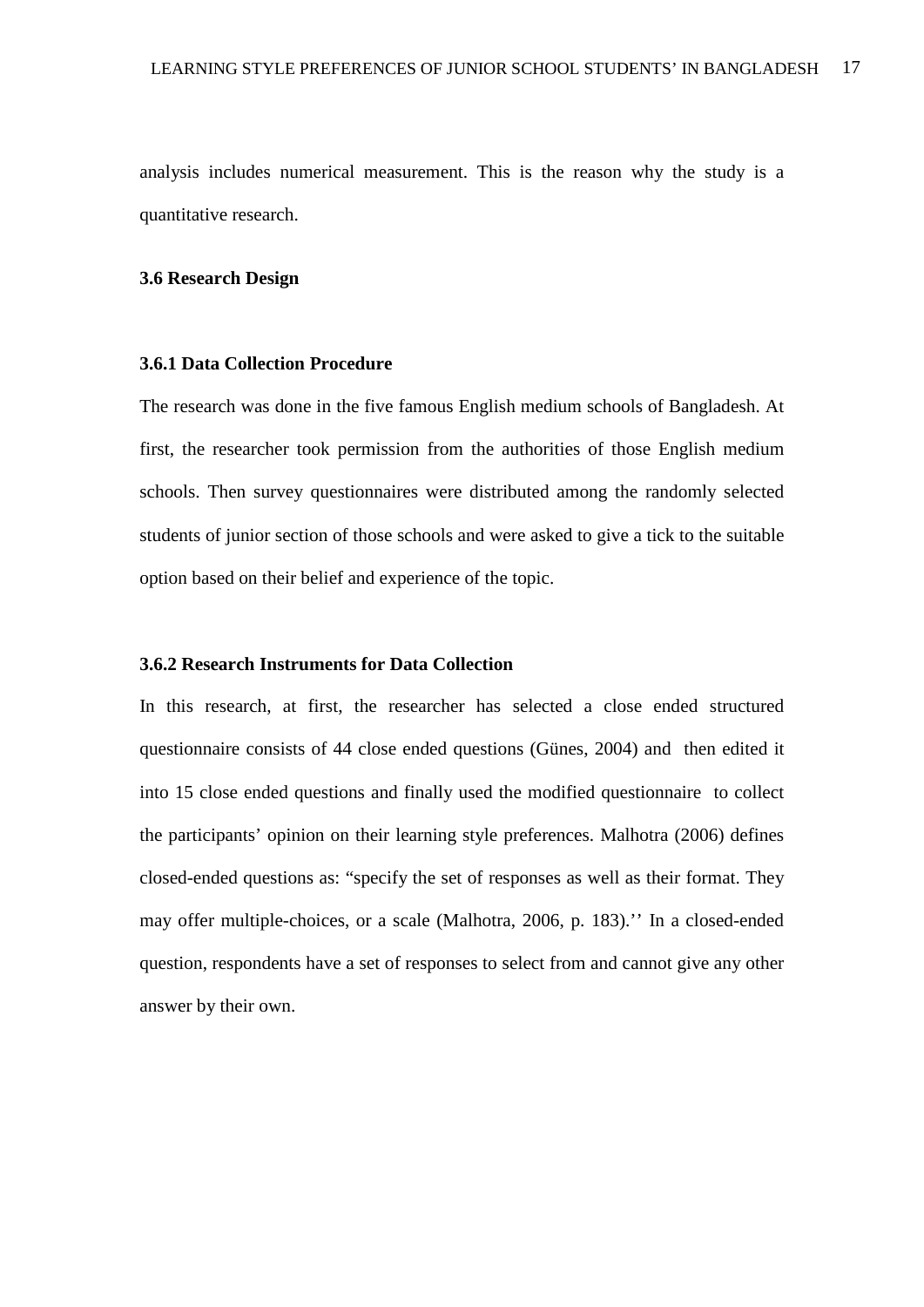#### **3.6.3 Methods of Analysis**

To collect data for this research the researcher has chosen quantitative method. The data collected from the close ended questions was entered into spreadsheet and then collected raw data were analyzed by Microsoft Excel 2007. Finally, the percentages of the data were arranged in several tables in Microsoft Word 2007.

#### **3. 7 Limitations of the Study**

The study was conducted among only the students' of five top ranking English medium schools in Dhaka city. Even though, there are some other English medium schools inside and outside Dhaka, it was not possible to make contact with the students' of those schools due to time limitations. Besides it was not feasible to take interview students' as they were the students of junior school and not interested to answer open ended questions and comfortable with multiple choice items. In addition, bipolar characteristics of the questions in the instrument limit the students with two alternatives.

# **Chapter 4**

### **Results**

In this study 15 multiple choice questions were asked about the learning style preferences of junior school students' in Bangladesh. The results will be presented in the same sequence with the questions created for the study.

#### **4.0 Findings and Analysis**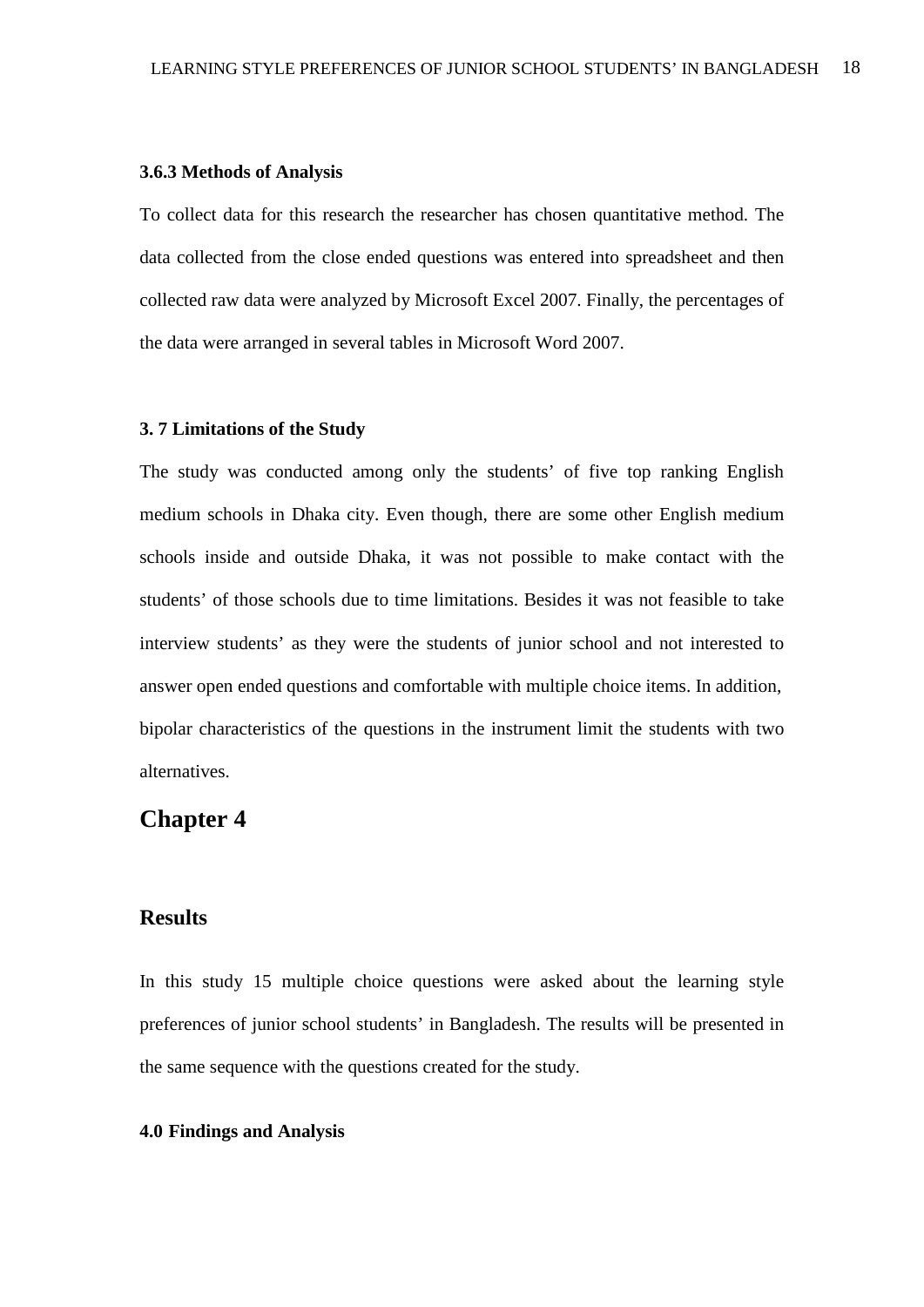In this chapter, the data obtained from the questionnaire have been presented,

analyzed and interpreted.

#### **4.1 Findings of Participants' Multiple Choice Questions**

#### **4.1.1 Visual Learners and Verbal Learners**

Table 1: Students' get new information through

| Choices                                  | Girls $(\%)$ | Boys $(\%)$  | Total% |
|------------------------------------------|--------------|--------------|--------|
| pictures, maps, graphs, or diagrams      | 210 (84%)    | 218 (87.2%)  | 85.6%  |
| spoken information or written directions | 40(16%)      | $32(12.8\%)$ | 14.4%  |

Table 1 shows that 85.6% students like to get new information through picture, maps, diagrams or related materials. Whereas only 14.4% students prefer to get new information through spoken information or written directions. The result of table 1 shows that majority of the students easily grasp new information by seeing different types of teaching aids. From the result it is clearly understandable that most of the learners are visual learners than verbal learners.

| Table 2: Students' like teachers who |  |
|--------------------------------------|--|
|--------------------------------------|--|

| Choices                                    | Girls $(\%)$                  | Boys $(\%)$ | Total% |
|--------------------------------------------|-------------------------------|-------------|--------|
| put many diagrams or pictures on the board | $225(90\%)$   230 (92%)   91% |             |        |
| spend a lot of time explaining             | $25(10\%)$                    | 20(8%)      | 9%     |
|                                            |                               |             |        |

If we have look at table 2, we can easily understand that the majority of the students are visual learners than verbal learners because 91% students like those teachers who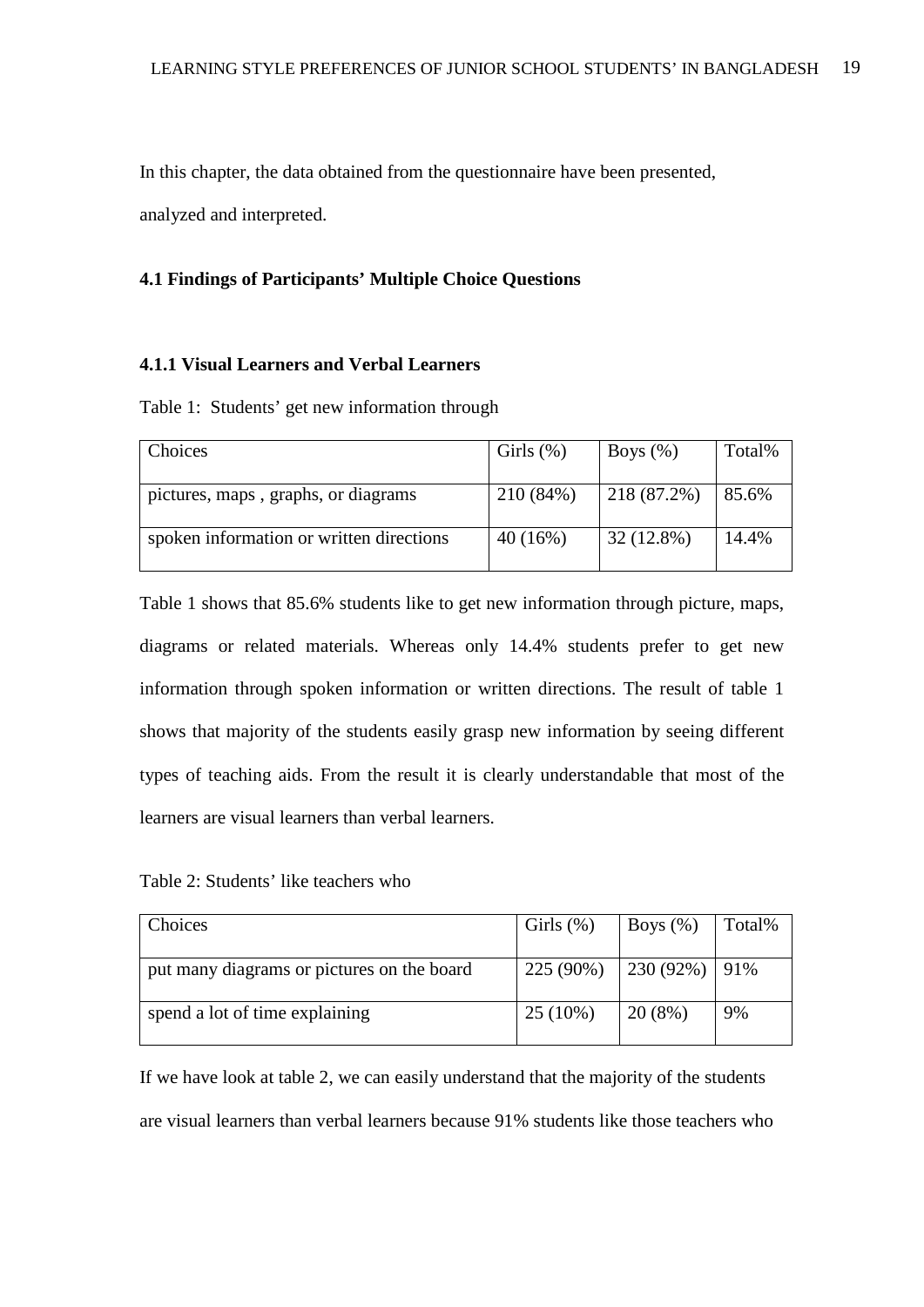put many diagrams or picture on the board whereas only 9 % students like those teachers who use a lot of time on explaining lessons.

| Choices                                      | Girls $(\%)$ | Boys $(\%)$  | Total % |
|----------------------------------------------|--------------|--------------|---------|
| When different kinds of visual materials are | 235 (94%)    | 239 (95.6%)  | 94.8%   |
| applied in the lecture                       |              |              |         |
| When the teacher give detail information and | 15(6%)       | 11 $(4.4\%)$ | 5.2%    |
| give much time on explaining                 |              |              |         |

Table 3: Students' easily remember their classroom lecture

Table 3 shows that 94.8% students remember their teachers' classroom lecture when they learn the lesson by seeing different kinds of visual materials whereas only 5.2% students learn best when they hear lectures. So the result shows that majority of the students are visual learners than verbal learners.

|  | Table 4: For entertainment, students' prefer |  |  |
|--|----------------------------------------------|--|--|
|--|----------------------------------------------|--|--|

| Choices              | Girls $(\%)$ | Boys $(\%)$              | Total % |
|----------------------|--------------|--------------------------|---------|
| watching television  |              | $200(80%)$   198 (79.2%) | 179.6%  |
| reading a story book | 50(20%)      | $52(20.8\%)$             | 20.4%   |

From table 4 we can find out that 79.6% students choose watching television than reading a story book for entertainment. On the other hand, 20.4% students are in favor of reading story book than watching television. This result demonstrates that most of the students are visual learners than verbal learners.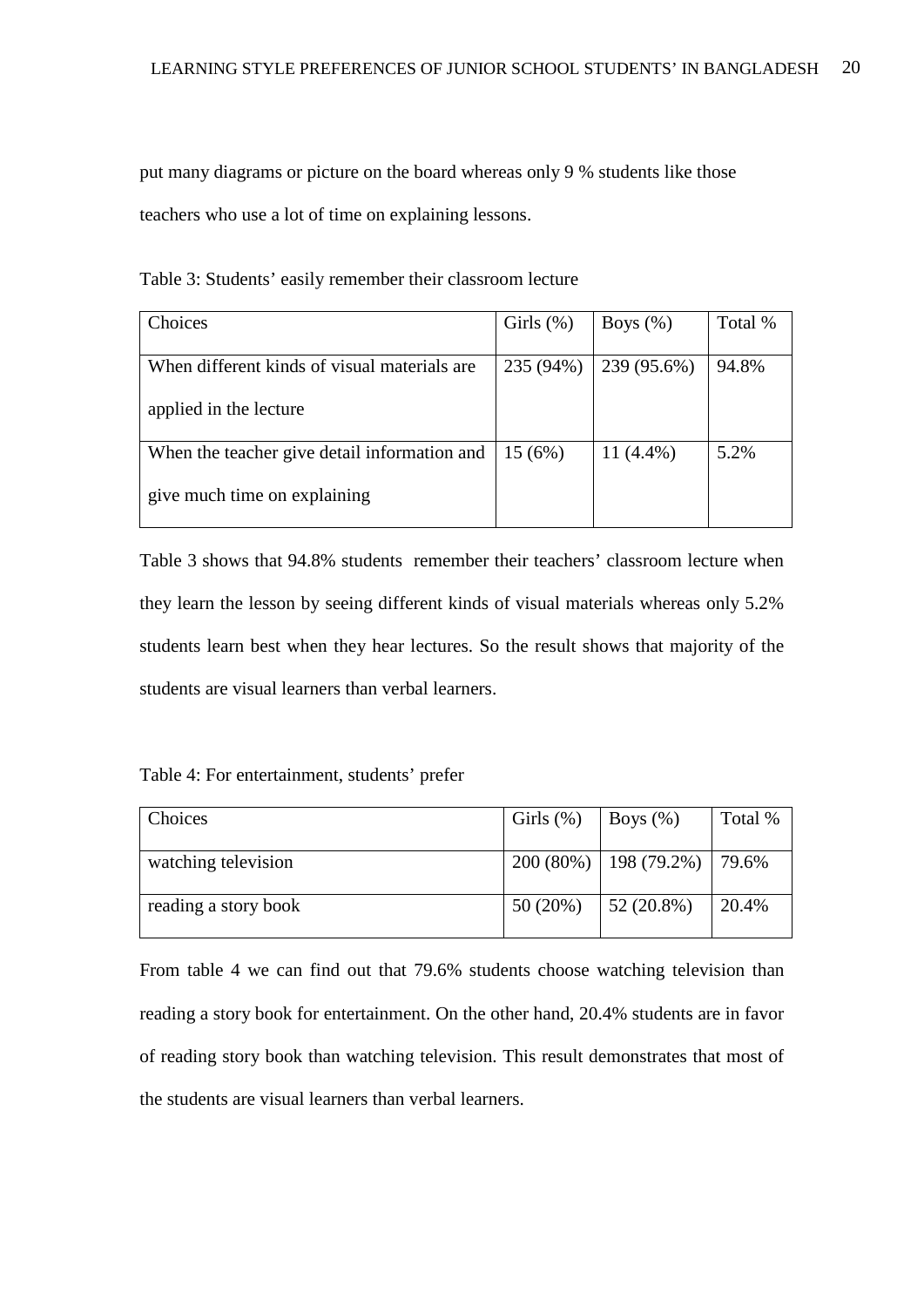#### **4.1.2 Active learners and Reflective learners**

Table 5: Students' understand better after

| Choices           | Girls $(\%)$ | Boys $(\%)$           | Total% |
|-------------------|--------------|-----------------------|--------|
|                   |              |                       |        |
| trying it out     | 130(52%)     | $132(52.8\%)$ 52.4%   |        |
| thinking about it | 120 (48%)    | $118(47.2\%)$   47.6% |        |

From table 5 it is seen that 52.4% students understand better when they try their lesson. On the other hand 47.6% do better when they think about it. This result shows that even if the percentages of these two types of learners are not very different but the students are more active learners than reflective learners.

Table 6: Students' like to study

| Choices          | Girls $(\%)$ | Boys $(\%)$        | Total% |
|------------------|--------------|--------------------|--------|
|                  |              |                    |        |
| alone            | 120(48%)     | 115 (46%)   47%    |        |
| in a study group | 130(52%)     | 135 $(54\%)$   53% |        |

In table 6 we get the picture that 47% students prefer to study alone. Conversely the rest of the 53% students like to study in groups. Therefore this result demonstrates that students are more active learners than reflective learners.

Table 7: In a study group working on tricky material, students' more likely to

| <b>Choices</b>      | Girls $(\%)$ | $\vert$ Boys $(\%)$             | Total % |
|---------------------|--------------|---------------------------------|---------|
| give ideas          |              | 195 (78%)   187 (74.8%)   76.4% |         |
| sit back and listen | 55 (22%)     | $\vert 63(25.2\%)$              | 23.6%   |

From table 7 we get the picture that majority of the students which is 76.4% like to jump in and give ideas when they are handling the tricky material whereas only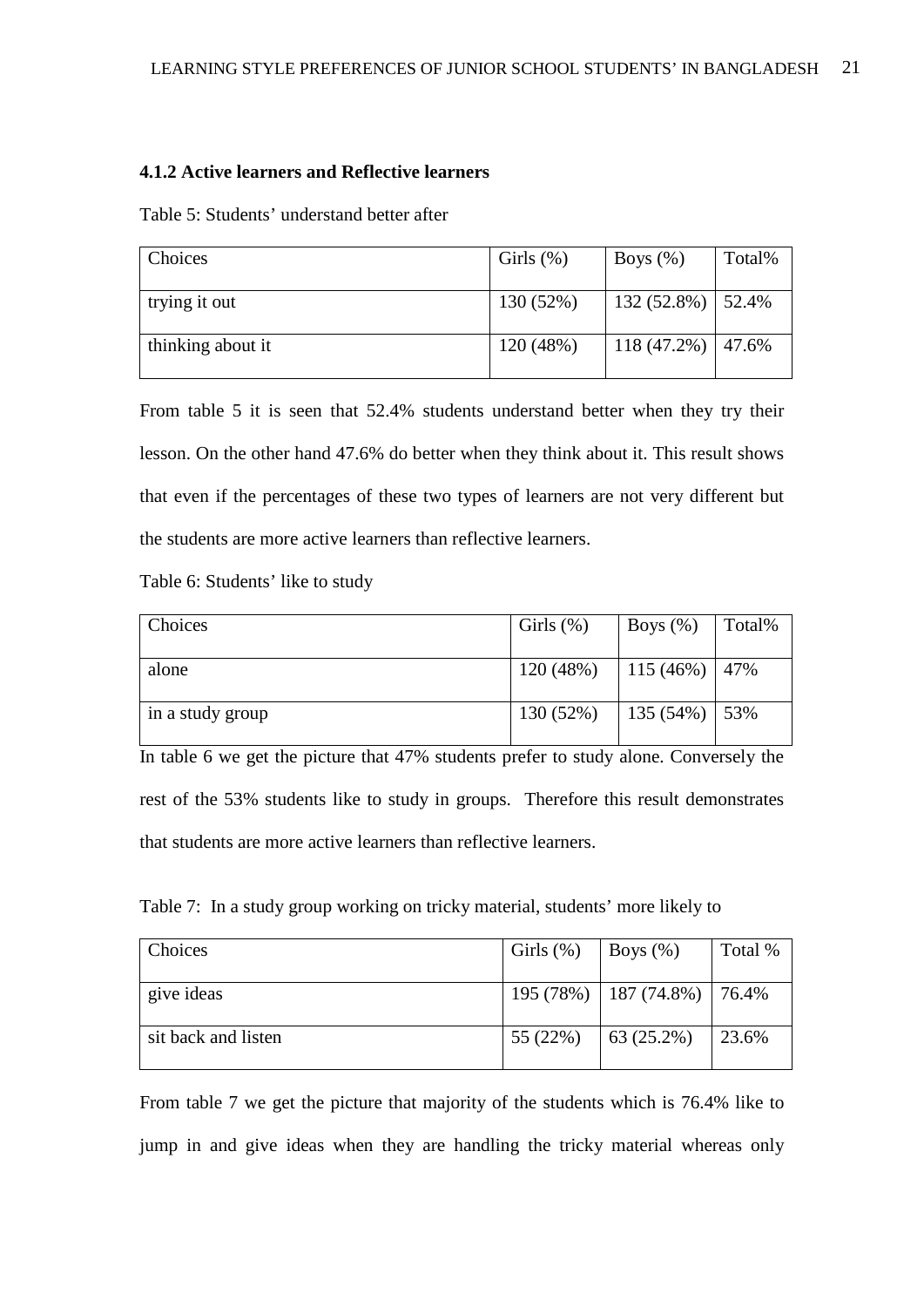23.6% students sit back and listen in group study. This result shows that students are more active learners than reflective learners.

| Choices                                   | Girls $(\%)$ | $\vert$ Boys $(\%)$               | Total % |
|-------------------------------------------|--------------|-----------------------------------|---------|
| start working on the solution directly    |              | $110(44\%)$   148 (59.2%)   51.6% |         |
| try to fully understand the problem first |              | $140(56\%)$   102 (40.8%)         | 48.4%   |

Table 8: In a homework problem, students' are more likely to

Table 8 shows that 51.6% students like to work on the solution directly when they face a homework problem. On the other hand 48.4% students first try to fully understand the problem then start working on the solution. This result confirms that students are more active learners than reflective learners.

Table 9: Students' easily remember

| Choices                                 | Girls $(\%)$ | Boys $(\%)$ | Total % |
|-----------------------------------------|--------------|-------------|---------|
| something they have thought a lot about | 105(42%)     | $100(40\%)$ | 41%     |
| something they have done                | 145 (58%)    | 150(60%)    | 59%     |

From table 9 we get the result that 59% the students can easily remember the lesson that they have done before. On the other hand, 41% of the students remember the lesson with no trouble when they have thought a lot about it. This result indicates that they are more active learners than reflective learners.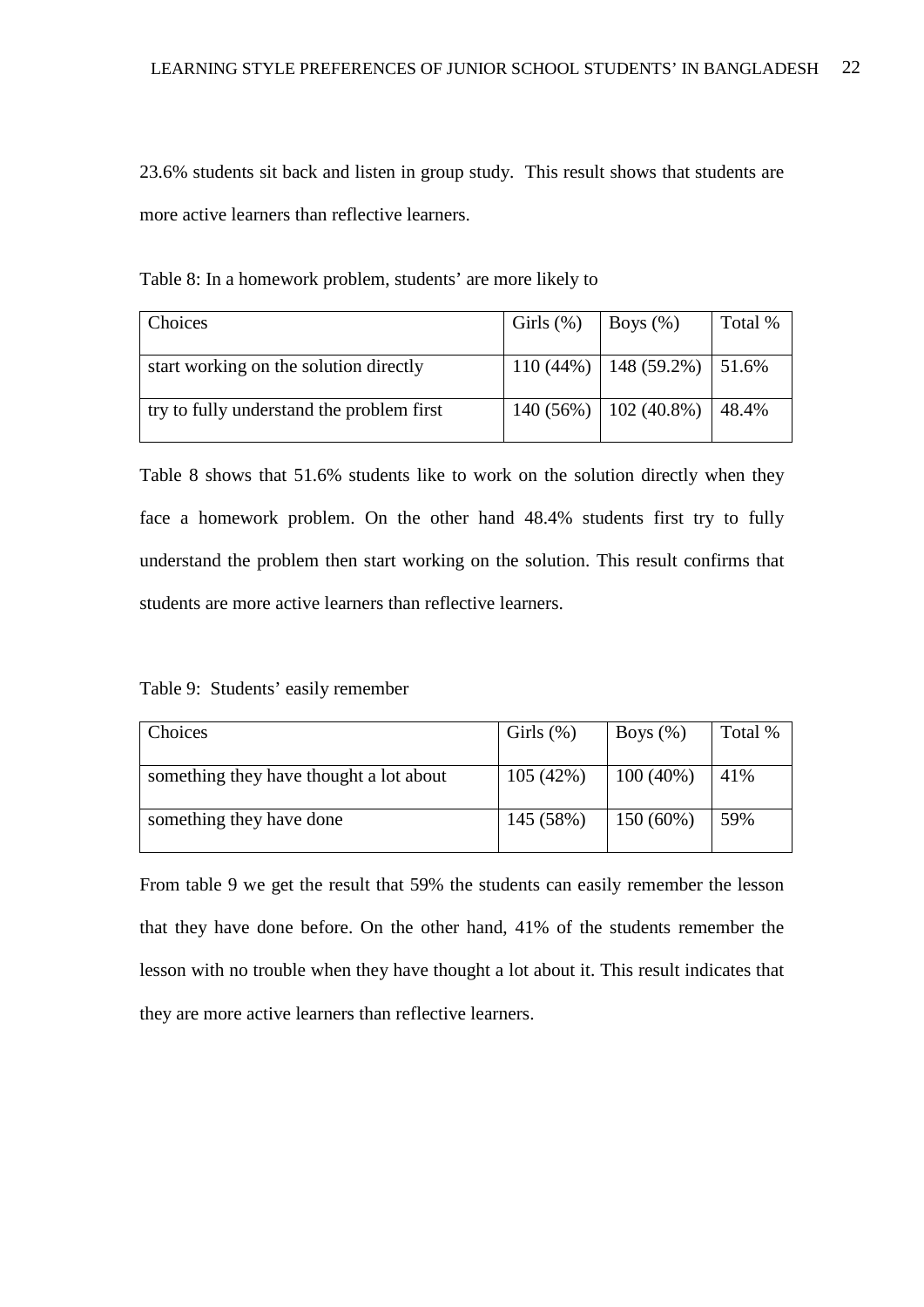| Choices                               | Girls $(\%)$ | Boys $(\%)$ | Total % |
|---------------------------------------|--------------|-------------|---------|
|                                       |              |             |         |
| have "group brainstorming" where      | 204 (81.6%)  | 202 (80.8%) | 81.2%   |
|                                       |              |             |         |
| everyone gives ideas                  |              |             |         |
|                                       |              |             |         |
| brainstorm separately and then come   | 46 (18.4%)   | 48 (19.2%)  | 18.8%   |
|                                       |              |             |         |
| together as a group to compare ideas. |              |             |         |
|                                       |              |             |         |

Table 10: When students' work on a group project, they first feel like to

The result of table 10 shows that in group project, 81.2% of the students appreciate group brain storming. Nevertheless, 18.8% students prefer brainstorm individually and then come together as a group to compare ideas. It means learners are more active learners than reflective learners.

#### **4.1.3 Global learners and Sequential learners**

| Choices                                       | Girls $(\%)$ | Boys $(\%)$ | Total% |
|-----------------------------------------------|--------------|-------------|--------|
| all the parts then understand the whole thing | 115 (46%)    | $110(44\%)$ | 45%    |
| the whole thing then spot how the parts fit   | 135 (54%)    | 140(56%)    | 55%    |

Table 11: After understanding

The result of table 11 shows that 55% learners understand the whole lesson first then they can identify how the parts fit in. However 45% students first understand the parts and then comprehend the whole lesson. It means that students are mainly global learners than sequential learners.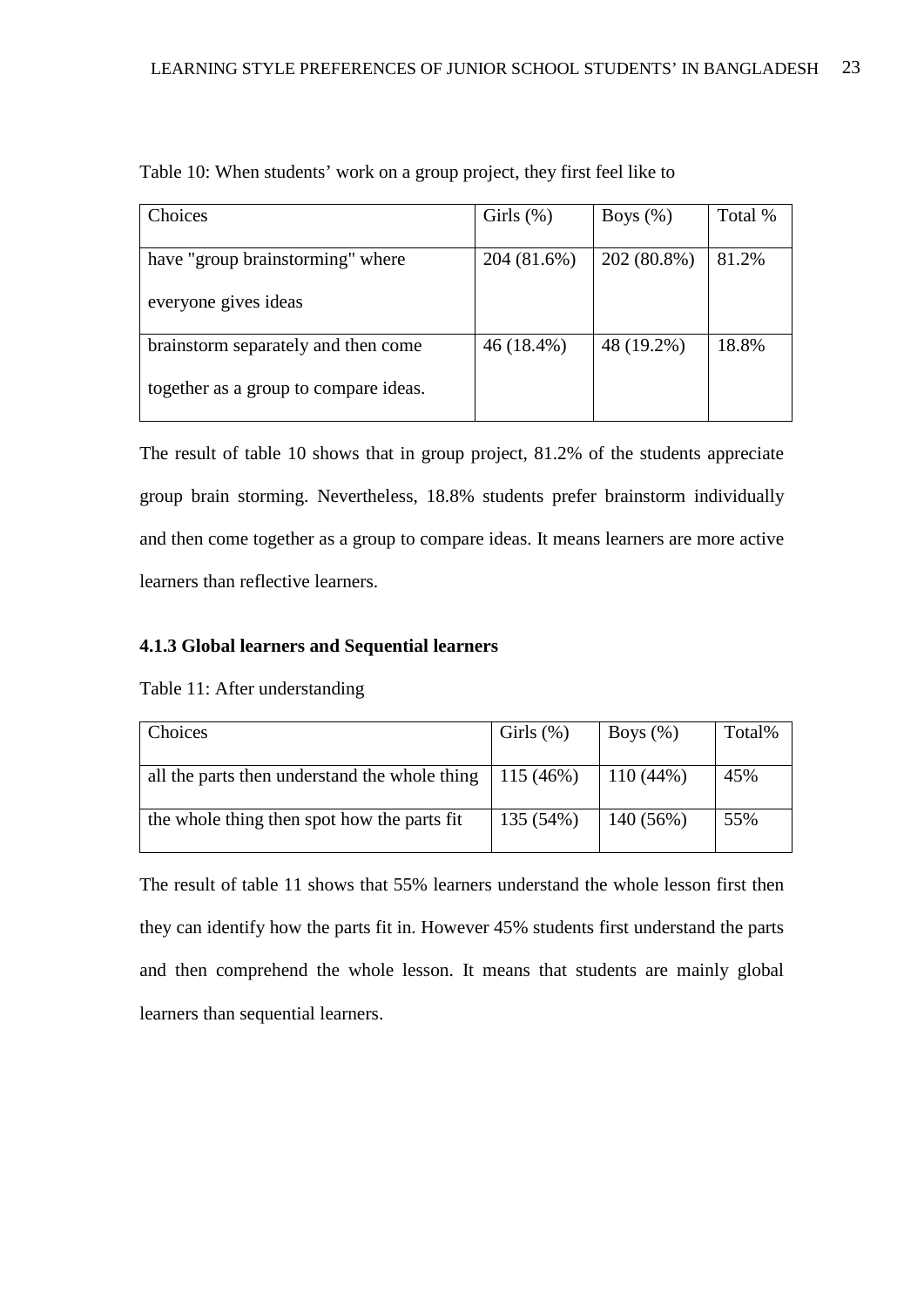| Choices                                      | Girls $(\%)$ | Boys $(\%)$ | Total % |
|----------------------------------------------|--------------|-------------|---------|
| normally work on the solutions one step at a | 120(48%)     | 118(47.2%)  | 47.6%   |
|                                              |              |             |         |
| time                                         |              |             |         |
|                                              |              |             |         |
| see the solutions but struggle to solve the  | 130 (52%)    | 132 (52.8%) | 52.4%   |
|                                              |              |             |         |
| steps                                        |              |             |         |

Table 12: To solve math problems students'

Table 12 illustrates that for solving math problems 52.4% students can see the solutions but then they struggle to solve the steps. However, 47.6% students usually work on the solutions one step at a time. This results shows that students are more global learners than sequential learners.

Table 13: When Students' need to do a task, they like to

| Choices                     | Girls $(\%)$ | Boys $(\%)$   | Total % |
|-----------------------------|--------------|---------------|---------|
|                             |              |               |         |
| master one way for doing it | 120(48%)     | $122(48.8\%)$ | 48.4%   |
| find new ways for doing it  | 130 (52%)    | $128(51.2\%)$ | 51.6%   |

In table 13 we can see that 51.6% students prefer to find new ways to do a task. Conversely 48.4% students are comfortable to master one way to do that task. This result illustrates that students are more global learners than sequential learners.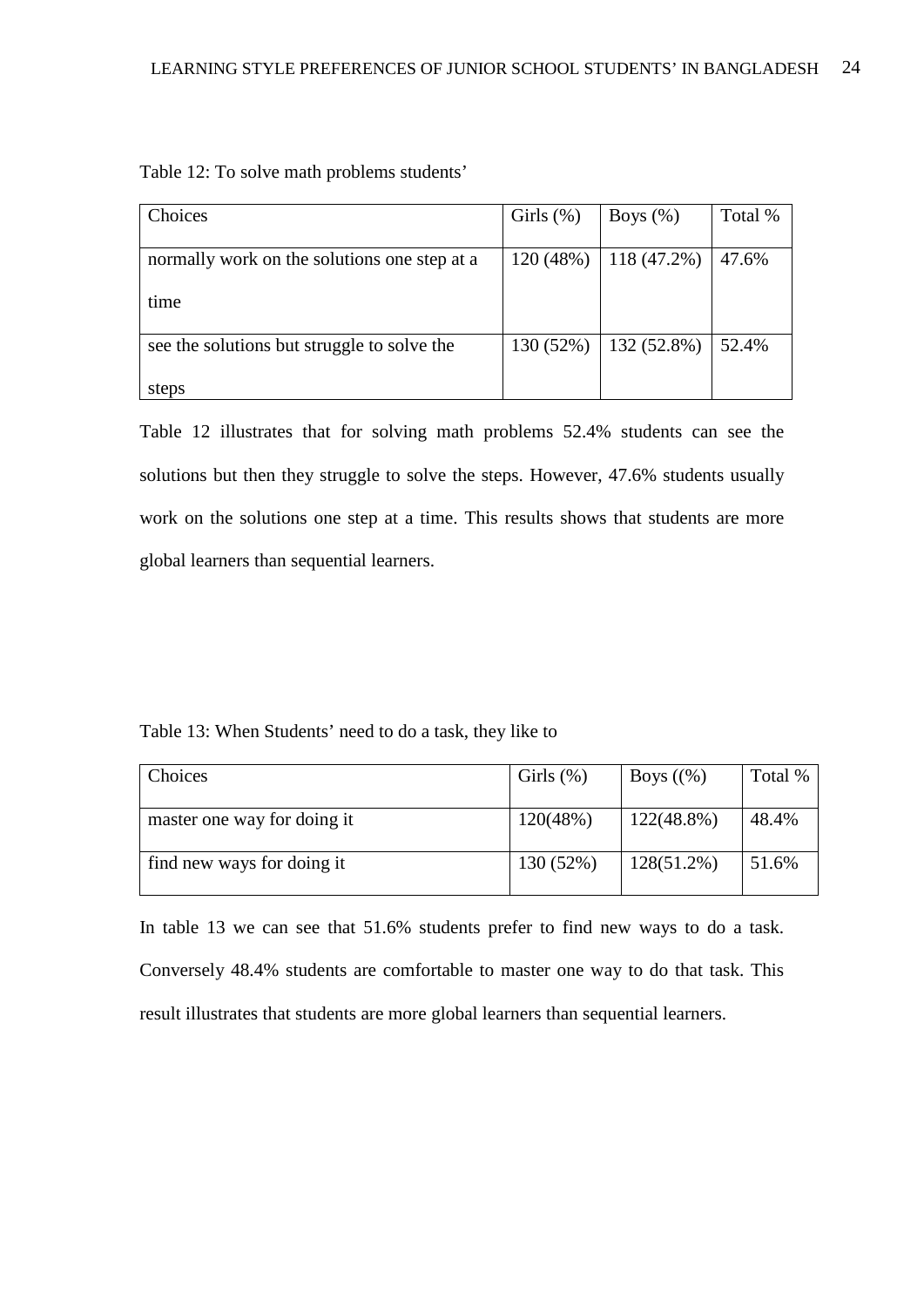#### **4.1.4 Intuitive learners and Sensing learners**

Table 14: When students' do long calculations, they

| Choices                                 | Girls $(\%)$ | Boys $(\%)$ | Total % |
|-----------------------------------------|--------------|-------------|---------|
|                                         |              |             |         |
| repeat all the steps and check the work | 58 (23.2%)   | 53 (21.2%)  | 22.2%   |
| carefully                               |              |             |         |
| find checking boring and have to force  | 192 (76.8%)  | 197 (78.8%) | 77.8%   |
| themselves to do it                     |              |             |         |

From the result of table 14 we get the picture that while doing long calculations only 22.2% students repeat all the steps and check the work carefully, whereas the majority of the students, which is 77.8% find checking boring and have to force themselves to do it. This result indicates that most of the learners are intuitive learners than sensing learners.

| Table 15: When students' read story book in free time, they like writers who |  |  |
|------------------------------------------------------------------------------|--|--|
|------------------------------------------------------------------------------|--|--|

| Choices                                     | Girls $(\%)$ | Boys $(\%)$ | Total % |
|---------------------------------------------|--------------|-------------|---------|
| clearly say what they mean                  | 20(8%)       | $25(10\%)$  | 9%      |
| say things in imaginative, interesting ways | 230 (92%)    | 225 (90%)   | 91%     |

From table 15 we get the idea that in leisure 91% students like to read those writers' stories who narrate things in creative and attractive ways whereas only 9% students like to read the stories where the writers say clearly what they mean. This result shows that in the case of entertainment majority of the students are intuitive learners than sensing learners.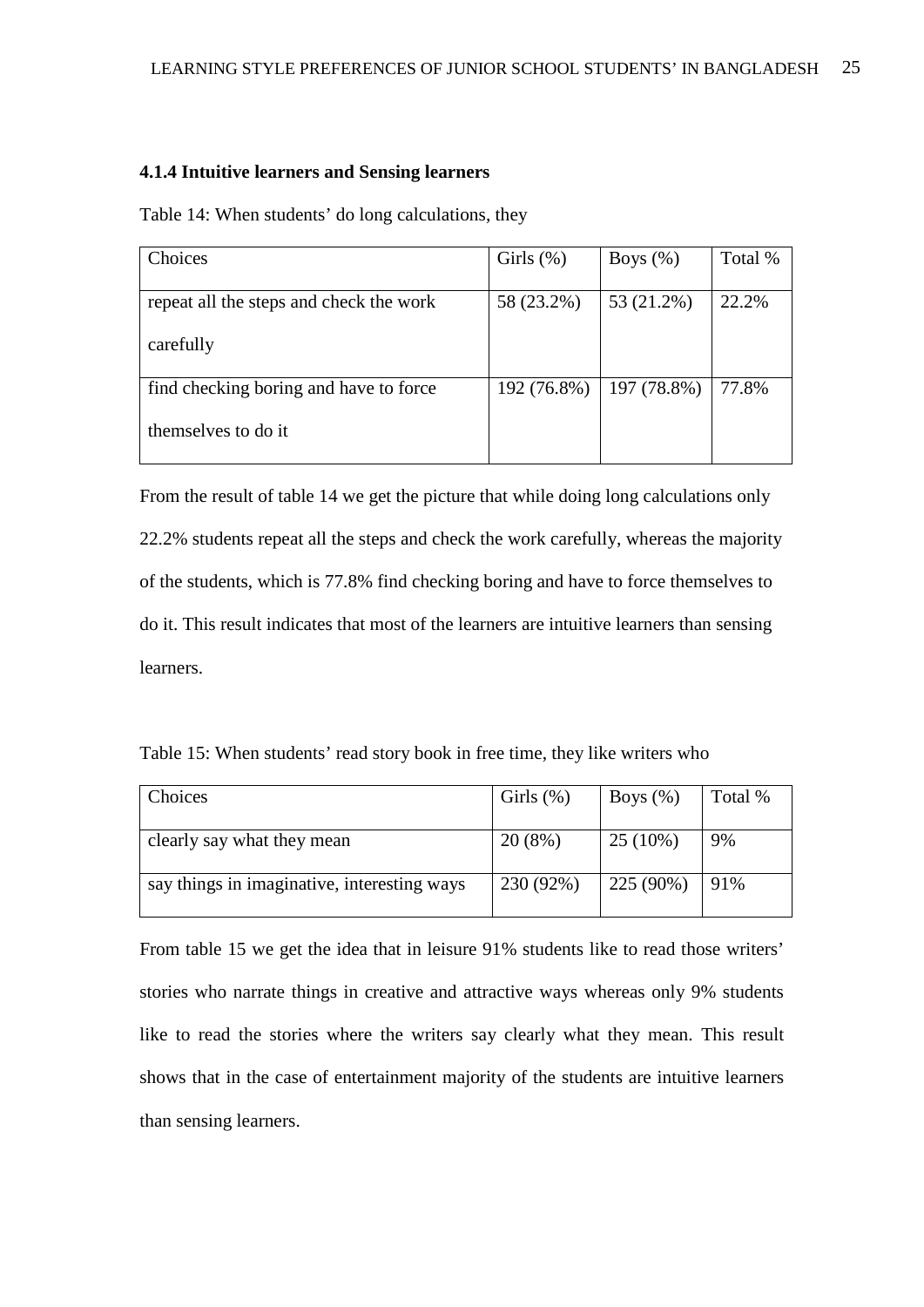# **Chapter 5**

#### **5.0 Discussion and Conclusion**

This chapter comprises the discussion and conclusion of the study.

#### **5.1 Discussion**

This study aimed to determine the learning style preferences of junior school students of Bangladesh. In order to determine the LSPs of the junior school students in Bangladesh, descriptive data was used to depict the percentages for each of the learning style.

Learning style gives emphasis to the different ways people think and feel as they solve problems, make products, and interact. Learning style theory claims that dominant ideologies of intelligence inhibit our understanding of human differences; learning styles are concerned with differences in the process of learning (Silver, Strong &Perini, 1997, p.22). The research demonstrates that students are characterized by considerably different learning styles. They focus on different types of information, have a tendency to operate on perceived information in different ways, and achieve understanding at different rates. Some learners learn better by seeing things whereas others learn better by hearing. Some learners learn by doing something with information. They prefer to process information by talking about it and trying it out. However there are other learners who learn by thinking about information. They like to think things from beginning to end and understand things before acting. It is seen that several learners prefer to take in concrete and practical information. They are focused towards details, facts, and figures and prefer to use proven procedures.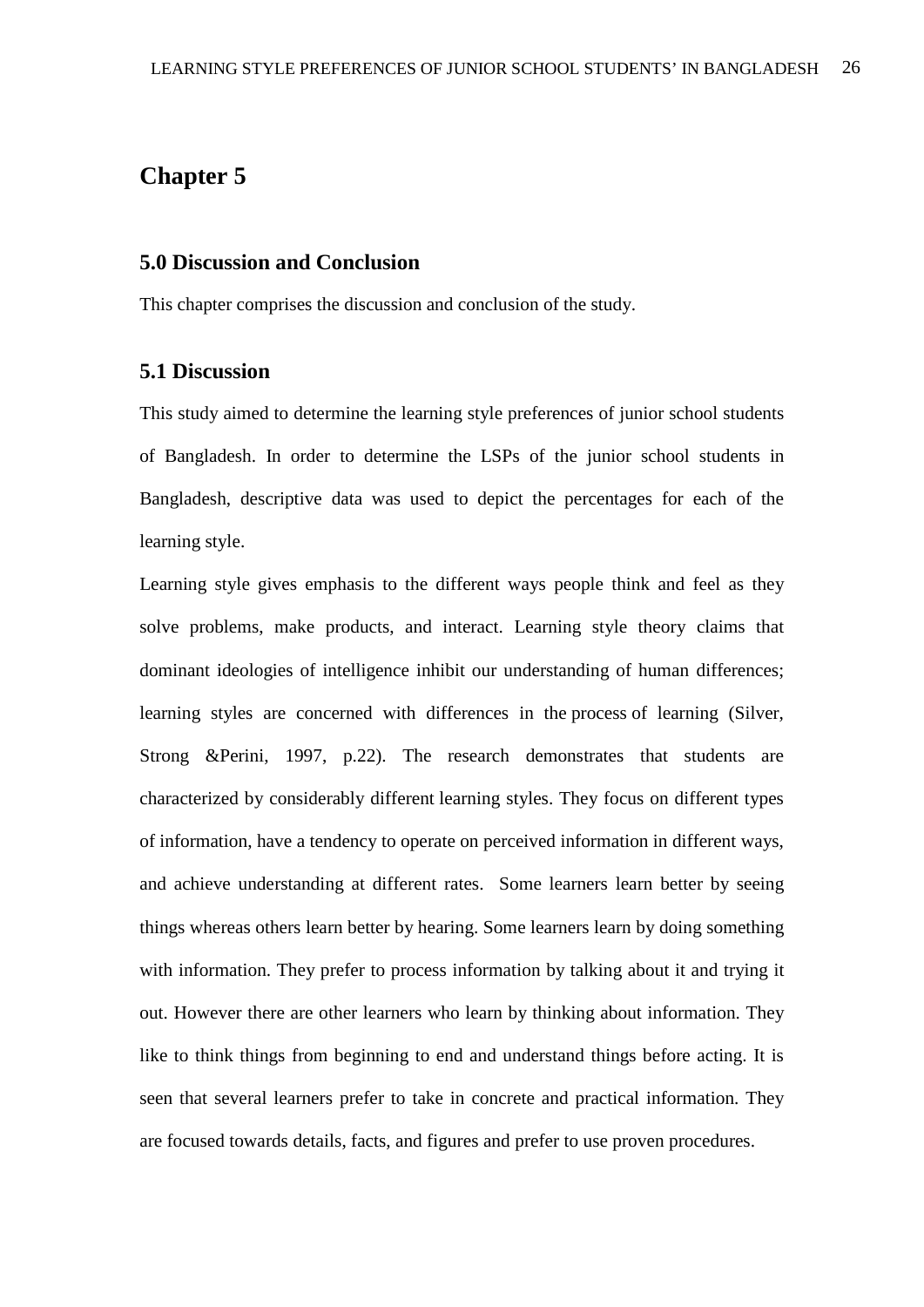They are realistic and like practical applications. Nonetheless there are various learners who choose to receive information which is abstract, original, and oriented towards theory. They look at the big picture and try to grip the overall outline. They like to discover possibilities and relationships and work with ideas. When some learners prefer to organize information in a linear, orderly fashion; others favor to organize information more holistically and in a random manner without seeing connections.

From this research result we get the clear picture that most of the learners are visual learners than verbal learners as 85.6% students get new information through picture, diagram and other visual material whereas the percentage of the verbal learners are only 14.4 in this sector. In addition, in terms of remembering class lectures 94.8% students stand on the fact that they remember their class lecture easily when their teacher uses different kinds of visual material to explain the topic. Whereas only 5.2% students mentioned that they remember the class lecture better when their teacher spends lot of time on explaining the topic. 91% students like those teachers who put many diagrams, pictures or related visual material on the board whereas only 9 % students like those teachers who use a lot of time on explaining lessons. In addition 79.6% students choose watching television than reading a story book for entertainment and 20.4% students are in favor of reading story book than watching television. These results demonstrate that most of the students are visual learners than verbal learners.

From this study we get the picture that there is a balance between active learners and reflective learners. For example 52.4% learn better when they try things out and the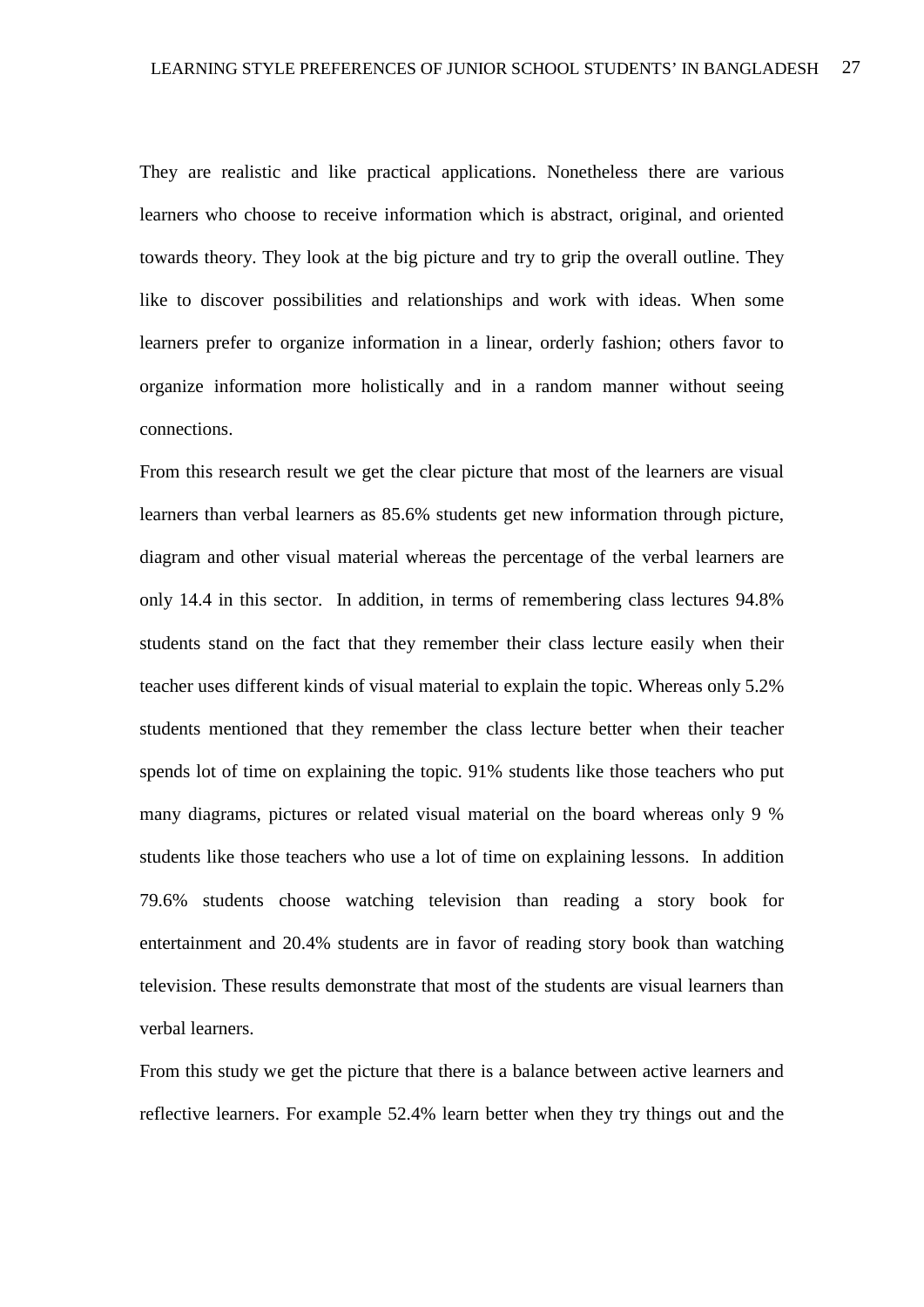rest of 47.6% students prefer to think first. 53% students like to study in a group whereas 47% like to study alone. On the other hand for solving a homework problem we see that students are almost equally active learners and reflective learners because 51.6% students start working on the solution directly and 48.4% of them try to fully understand the problem first. However 59% students easily remember the lesson that they have done before and the rest of the 41% students remember it without any difficulty when they thought a lot about it.

When a body of material is covered, the students are tested on their mastery and after that move to the next stage (Felder & Silverman, 1988). In this research study, only in understanding dimension, there were slightly dissimilar results. Junior school students were both sequential and global learners. For instance, 55% learners first understand the whole lesson then they can identify how the parts fit in. However 45% students first understand the parts and then comprehend the whole lesson. For solving math problems 52.4% students can see the solutions but then they struggle to solve the steps. However, 47.6% students usually work on the solutions one step at a time. This study also showed that 51.6% students prefer to find new ways to do a task. Conversely 48.4% students are comfortable to master one way to do that task. So this study demonstrates junior school students are slightly more global learners than sequential learners.

Another statistic of this study illustrates that the students of junior school in Bangladesh are mainly intuitive learners than sensing learners. The study demonstrates that only 22.2% students repeat all the steps and check the work carefully when they do long calculations. On the other hand 77.8% of the students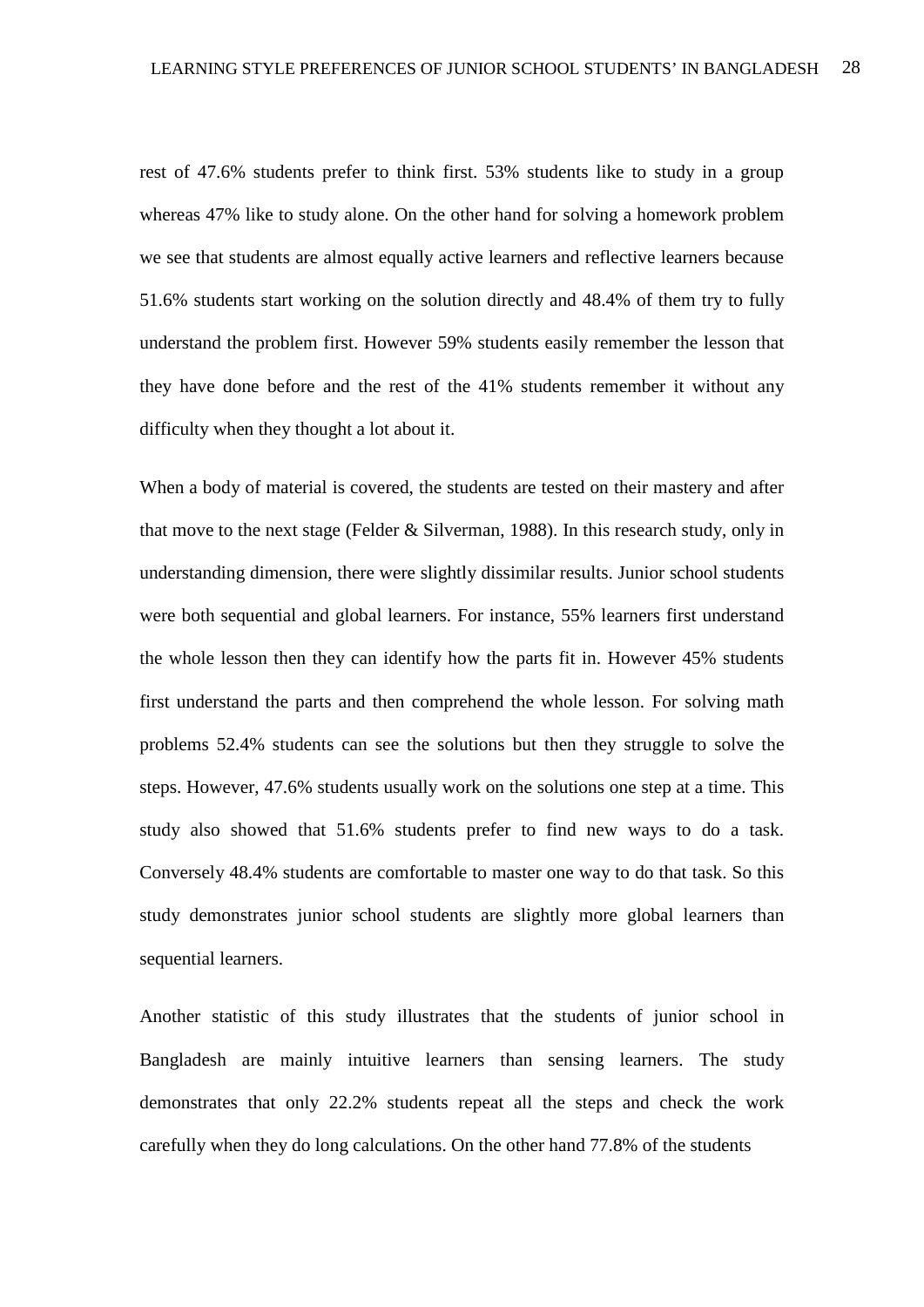find checking boring and have to force themselves to do it. From another study of this research we get the idea that in free time 91% students like to read those writers' stories who narrate things in creative and attractive ways whereas only 9% students like to read the stories where the writers say clearly what they mean. This result shows that in the case of entertainment majority of the students are intuitive learners than sensing learners. In short, from this study we get the clear picture that the learning style preferences of junior school students' of Bangladesh are mainly visual, global and intuitive than verbal, sequential and sensing.

This research pointed on the fact that indentifying students' learning styles and implementing learning style play an important role for students' academic achievement because when their LSP has been identified teachers can easily design their lesson plans regarding the students' need. For this reason they can easily get the maximum output from the students. If they fail to do it then there is fair chance that students will be bored and inattentive in class. As a result they will not get good marks in the courses and that arise the question on teachers' competence.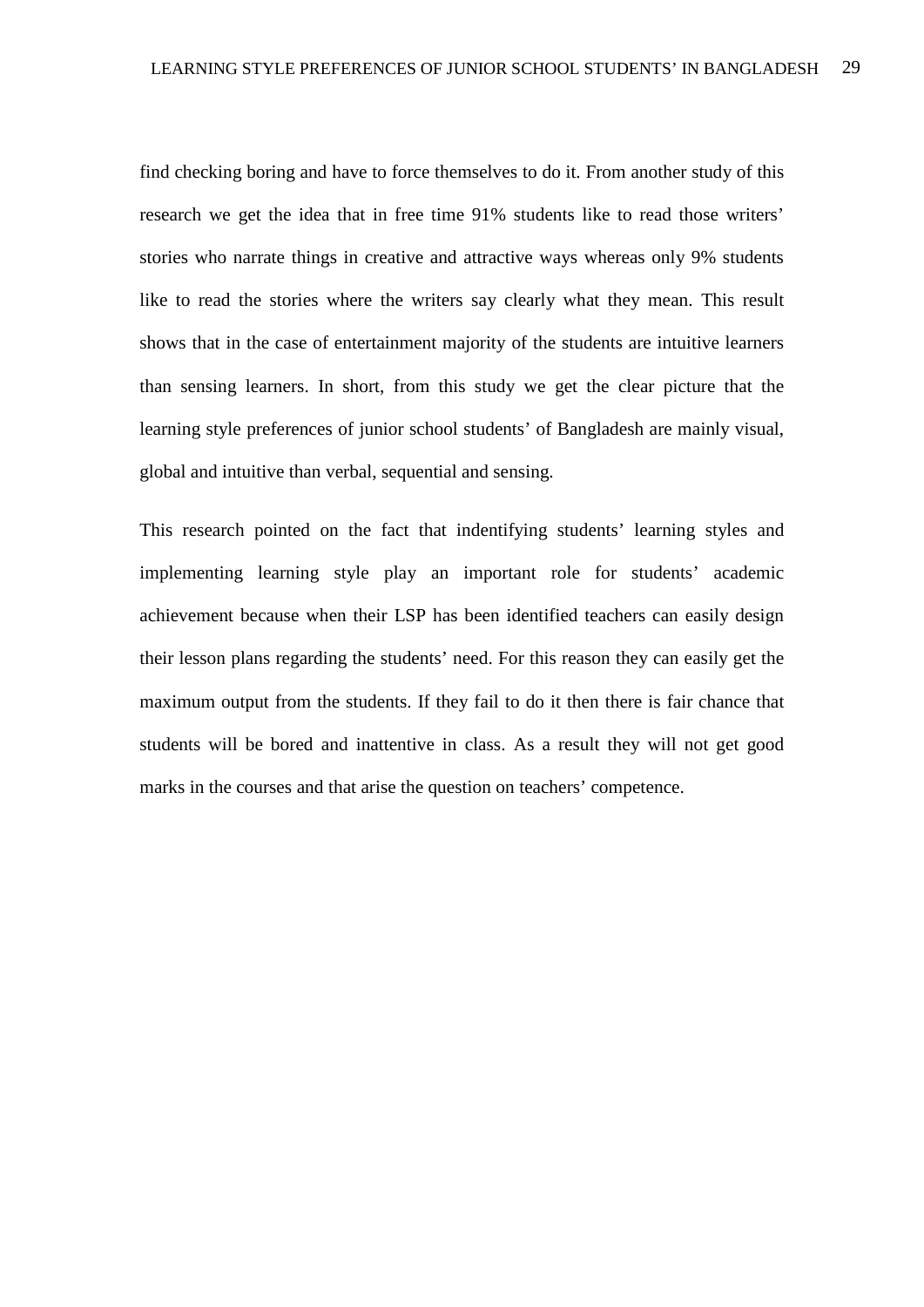### **5.2 Conclusion**

Learning style preferences is the characteristic strengths and favorites in the ways people take in and process information. The learning style preferences of the students' of junior school in Bangladesh are mainly visual, global and intuitive than verbal, sequential and sensing learners. Everyone uses all preferences at different times, but not usually with equal levels of confidence. A single method is not appropriate to foster students' creativity. For the individual differences teachers should incorporate different types of methods for the maximum benefit of the students. They need to remember that the same fire that melts the butter hardens the egg. Even though the different styles with which students learn are numerous, the addition of a comparatively small number of techniques in a teacher's range should be sufficient to meet the needs of most or all of the students in any class. It is true that it is not feasible to use all the techniques in every class but after identifying the learning style preferences of the majority of the students, teachers can pick several techniques that look practicable and try them. Then continue the ones that work and drop the others. Finally try a few more in the next course. In this way a teaching style that is both useful for students and comfortable for the teachers will develop naturally and comparatively easy, with a potentially dramatic outcome on the quality of learning that later takes place.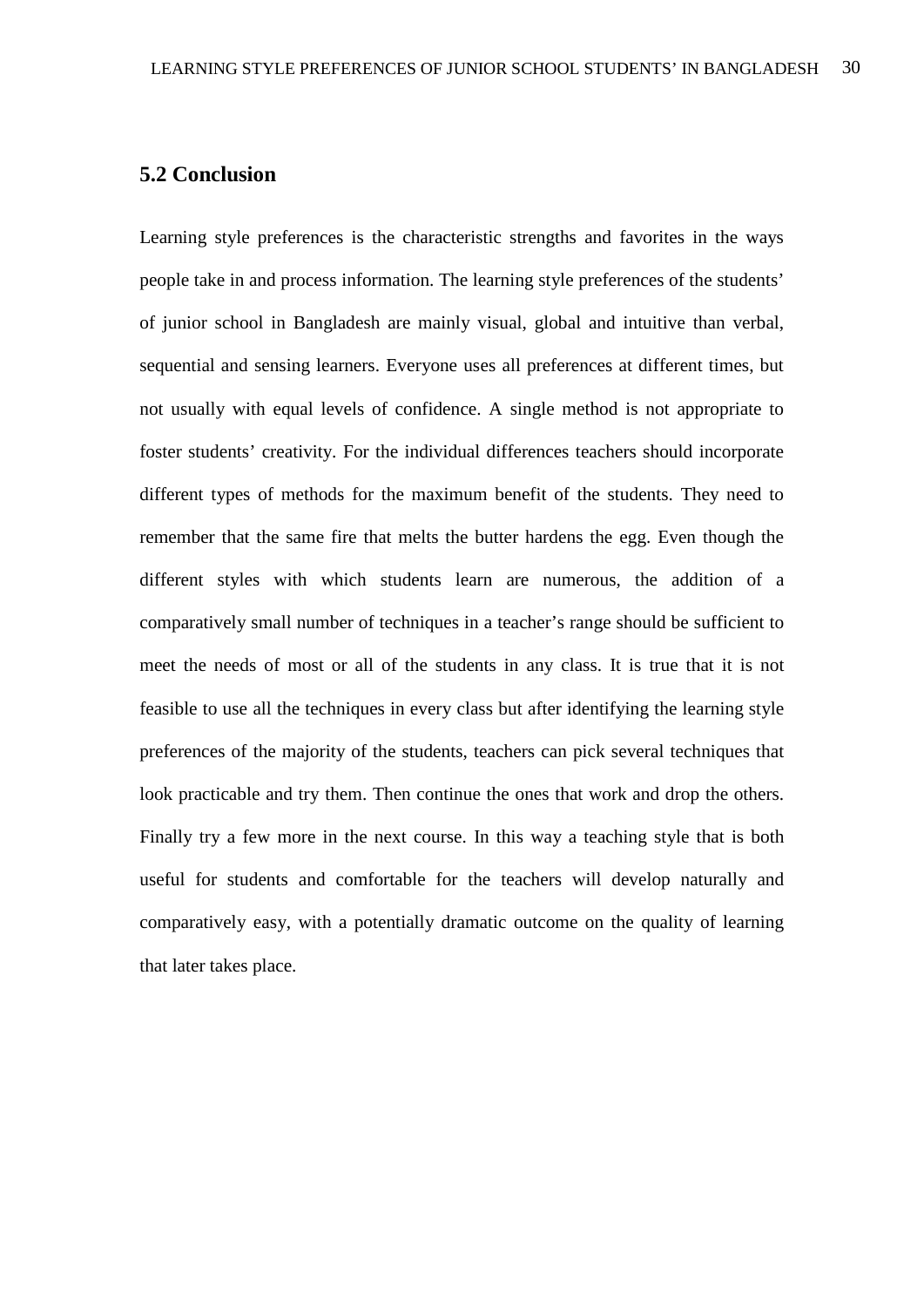# **References**

- Dörnyei, Z. (2007). *Research Methods in Applied Linguistics*. Oxford, UK: Oxford University Press.
- Felder, R.M. & Silverman, L.K. (1988). Learning and Teaching Styles in Engineering Education. *Engineering Education*, *78 (2),* 647-681. Retrieved from http://www.ncsu.edu/felder- public/Papers/LS-1988.pdf
- Freeman, D. L. (2000). *Techniques and Principles in Language Teaching* (2<sup>nd</sup> ed.). Jai Sing Road, New Delhi: Oxford University Press.
- Gremli, J. (1996). Tuned in to Learning Styles. *Music Educators Journal, 83,* 24-27. Retrieved from http://www.jstor.org/stable/pdfplus/3398974.pdf?&acceptTC =true&jpdConfirm=true

Hatami, S. (2013). Learning styles. *ELT Journal*, *67*, 488-490. doi: 10.1093/elt/ccs083

- Hawk, T. F. & Shah, A.J. (2007). Using Learning Style Instruments to Enhance Student Learning. *Decision Sciences Journal of Innovative Education, 5(1),* 1-19. Retrieved from http://onlinelibrary.wiley.com/doi/10.1111/j.1540- 4609.2007.00125.x/pdf
- Huda, M.E. (2013). Learning Style Preferences of EFL Learners at Higher Secondary Level in Bangladesh. *Global Journal of Human Social Science Linguistics & Education, 13,* 43-50. Retrieved from

 https://globaljournals.org/GJHSS\_Volume13/6-Learning-Style-Preferences-of- EFL.pdf

Kruzich, J. M., Friesen, B. J., & Soest, D. V. (1986). Assessment of Student and Faculty Learning Styles: Research and Application. *Journal of Social Work Education*, *22*, 22-30. Retrieved from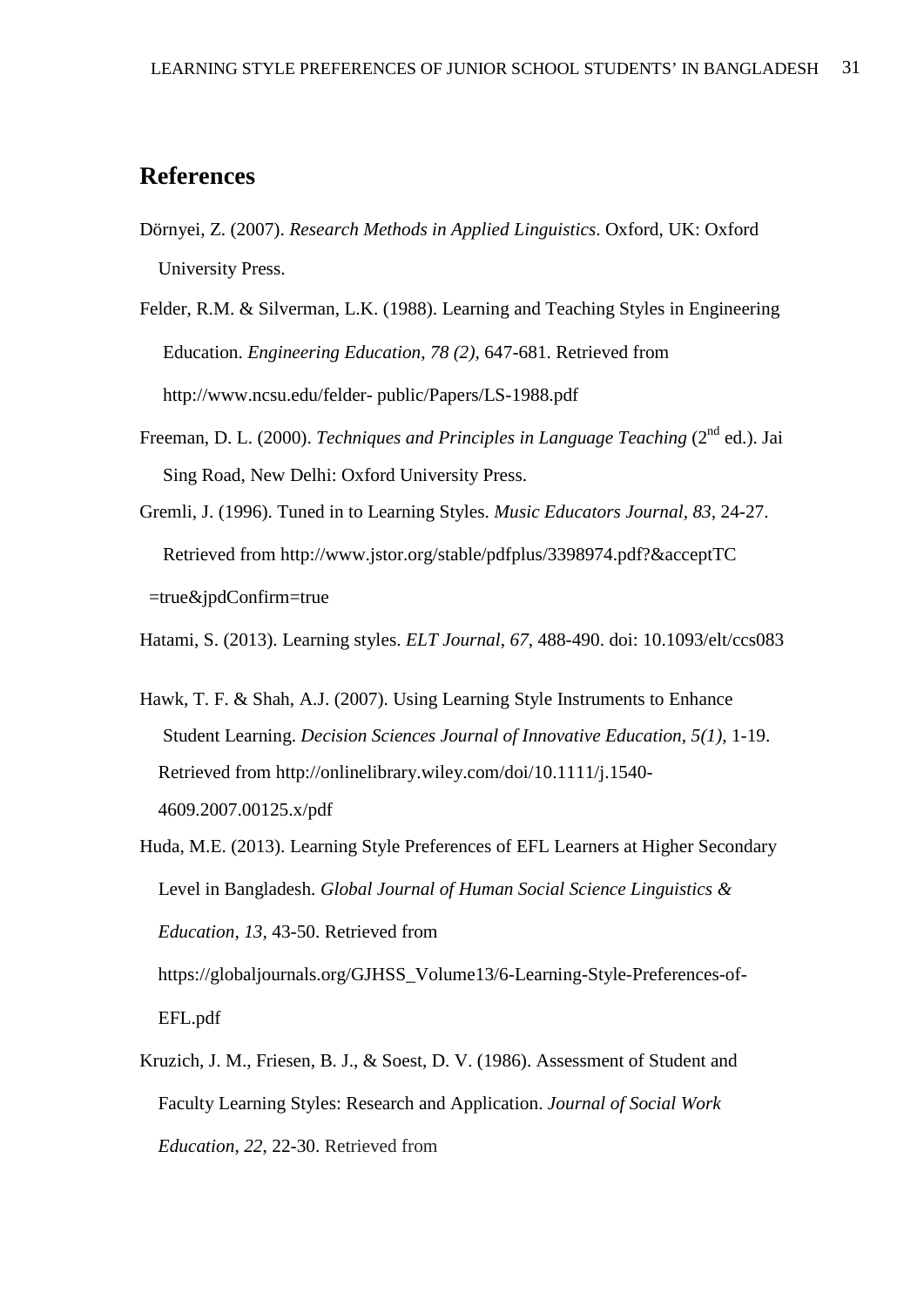http://www.jstor.org/stable/pdfplus/23042697.pdf?&acceptTC=true&jpd Confirm=true

- Malhotra N. K. (2006). Questionnaire design and scale development. In R. Grover & M. Vriens (Eds.), *The Handbook of Marketing Research: Uses, Misuses, and Future Advances* (pp. 176 – 202)*.* Newbury Park, CA: Sage Publications Inc.
- Muse, F. M. (2001). A Look at Teaching to Learning Styles: Is It Really Worth the Effort?.*Journal of Correctional Education*, *52*, 5-9. Retrieved from http://www.jstor.org/stable/pdfplus/23294025.pdf?&acceptTC=true&jpdConfirm  $=$ true
- Raschick, M. Maypole, D.E., & Day, P. A. (1998). IMPROVING FIELD EDUCATION THROUGH KOLB LEARNING THEORY. *Journal of Social Work Education*, *34*, 31-42.Retrieved from http://www.jstor.org/stable/pdfplus/23043341.pdf? &accept TC=

true&jpdConfirm=true

Reid, J. M. (1987). The Learning Style Preferences of ESL Students. *TESOL Quarterly*, *21*, 87-111. Retrieved from

http://www.jstor.org/stable/pdfplus/10.2307/3586356.pdf?acceptTC=true

- Silver, H.F., Strong, R.W. & Perini, M.J. (1997). Integrating Learning Styles and Multiple Intelligences. *Educational Leadership*, *55 (1).* Retrieved from http://www.ascd.org/author/el/97/sept/silver.html
- Smith, L.H., & Renzulli, J.S. (1985). Learning Style Preferences: A Practical Approach for Classroom Teachers. *Theory into Practice*, *23*, 44-50. Retrieved from http://www.jstor.org/stable/pdfplus/1476737.pdf?&acceptTC=true&jpdConfirm  $=$ true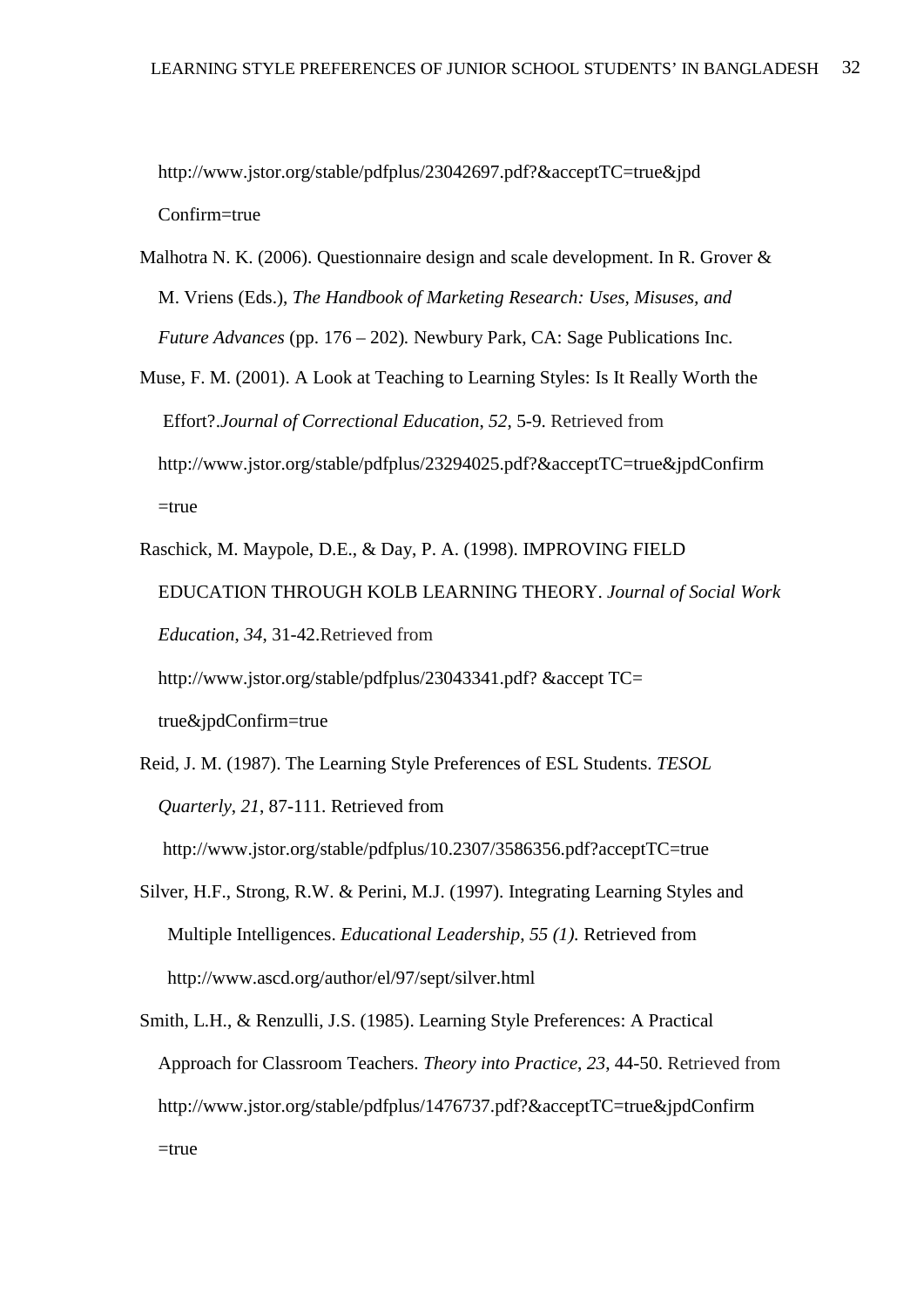Stewart, W. J. (1990). Learning-Style-Appropriate Instruction: Planning, Implementing Evaluating. *The Clearing House*, *63*, 371-374. Retrieved from http://www.jstor.org/stable/pdfplus/10.2307/30188527.pdf?acceptTC=true

Taylor-Powell, E. (1998). Questionnaire Design: Asking Questions with a Purpose, University of Wisconsin -Extension, Wisconsin G3658-2.

# **List of Figures**

Kolb Experiential Learning Model [Figure]. (1984). Retrieved from http://onlinelibrary.wiley.com/doi/10.1111/j.1540-4609.2007.00125.x/pdf

# **Questionnaire**

Günes, C. (2004). *Learning Style Preferences of Preparatory School Students at Gazi University* (Unpublished Dissertation). Middle East Technical University, Ankara, Turkey.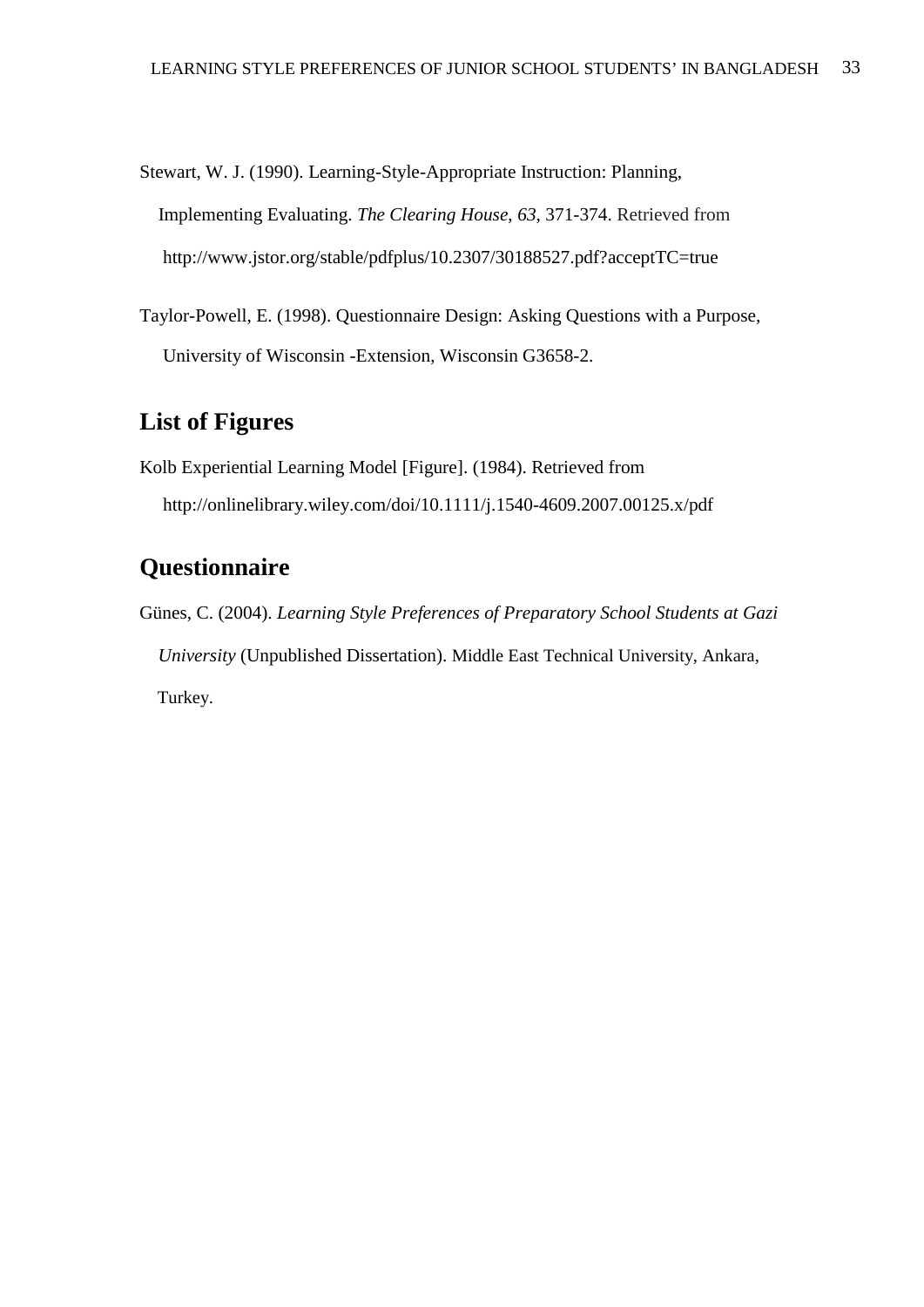### **Appendix**

#### **Survey Questionnaire**

This study will determine the learning styles of junior school students in Bangladesh. The first part of the questionnaire intends to obtain personal information, and in the second part there are questions that will find out your learning styles. Please read the questions in each part carefully and answer them.

#### **PART I**

| Gender: Male Female |
|---------------------|

#### **PART II**

There are 15 questions with two options below. Give a tick to the suitable option that indicates you. If both "i" and "ii" seem to relate to you then choose the one that relates you most.

- 1. I like to get new information through
- (i) pictures, maps , graphs, or diagrams.
- (ii) spoken information or written directions.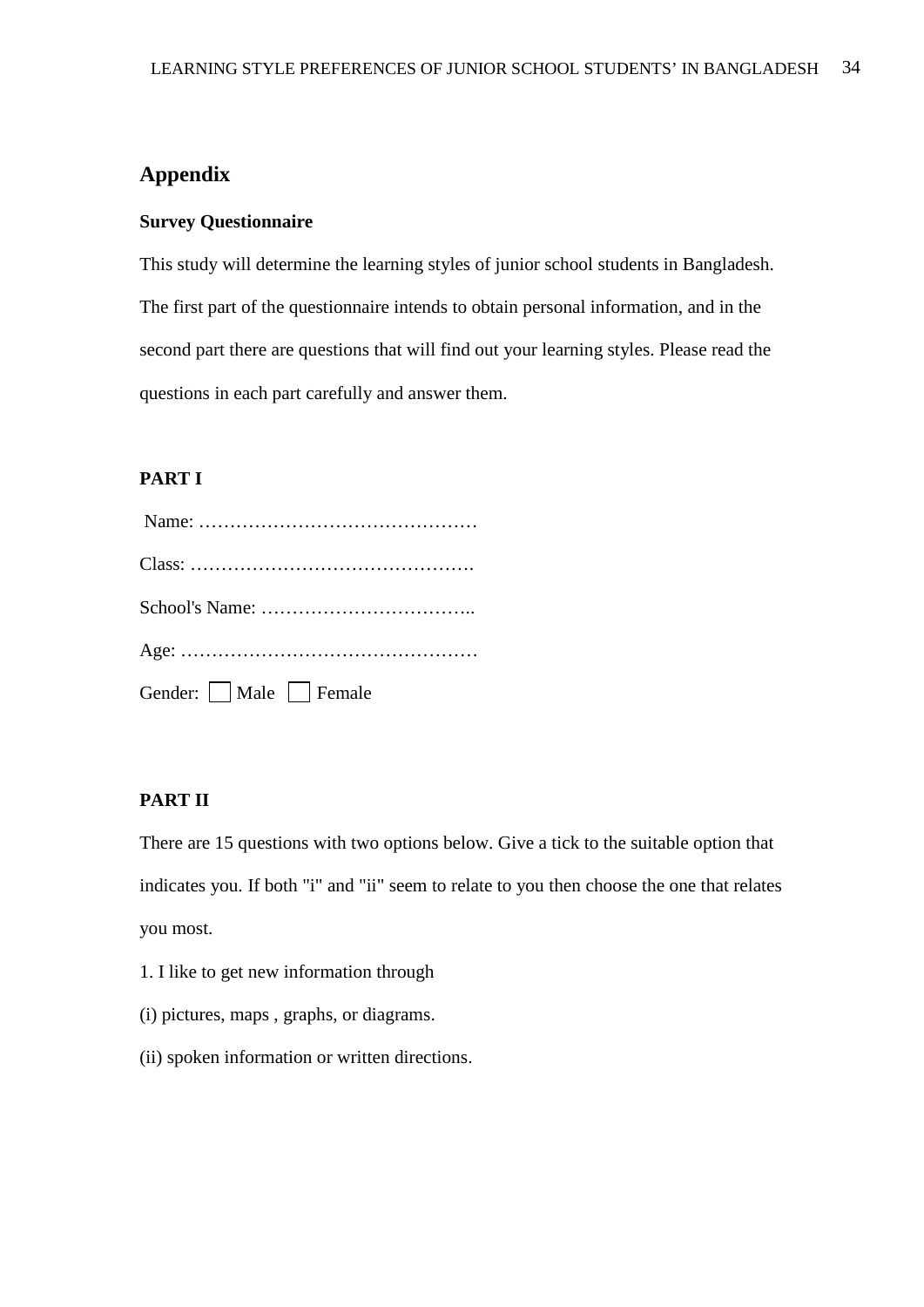#### 2. I like teachers

- (i) who put many diagrams or pictures on the board.
- (ii) who spend a lot of time explaining.
- 3. I easily remember my classroom lecture
- (i) When different kinds of visual materials are applied in the lecture.
- (ii) When the teacher gives detail information and give much time on explaining.
- 4. For entertainment, I prefer
- (i) watching television.
- (ii) reading a story book.
- 5. I understand better after I
- (i) try it out.
- (ii) think about it.
- 6. I like to study
- (i) alone.
- (ii) in a study group.
- 7. In a study group working on tricky material, I am more likely to
- (i) give ideas.
- (ii) sit back and listen.
- 8. In a homework problem, I am more likely to
- (i) start working on the solution directly.
- (ii) try to fully understand the problem first.